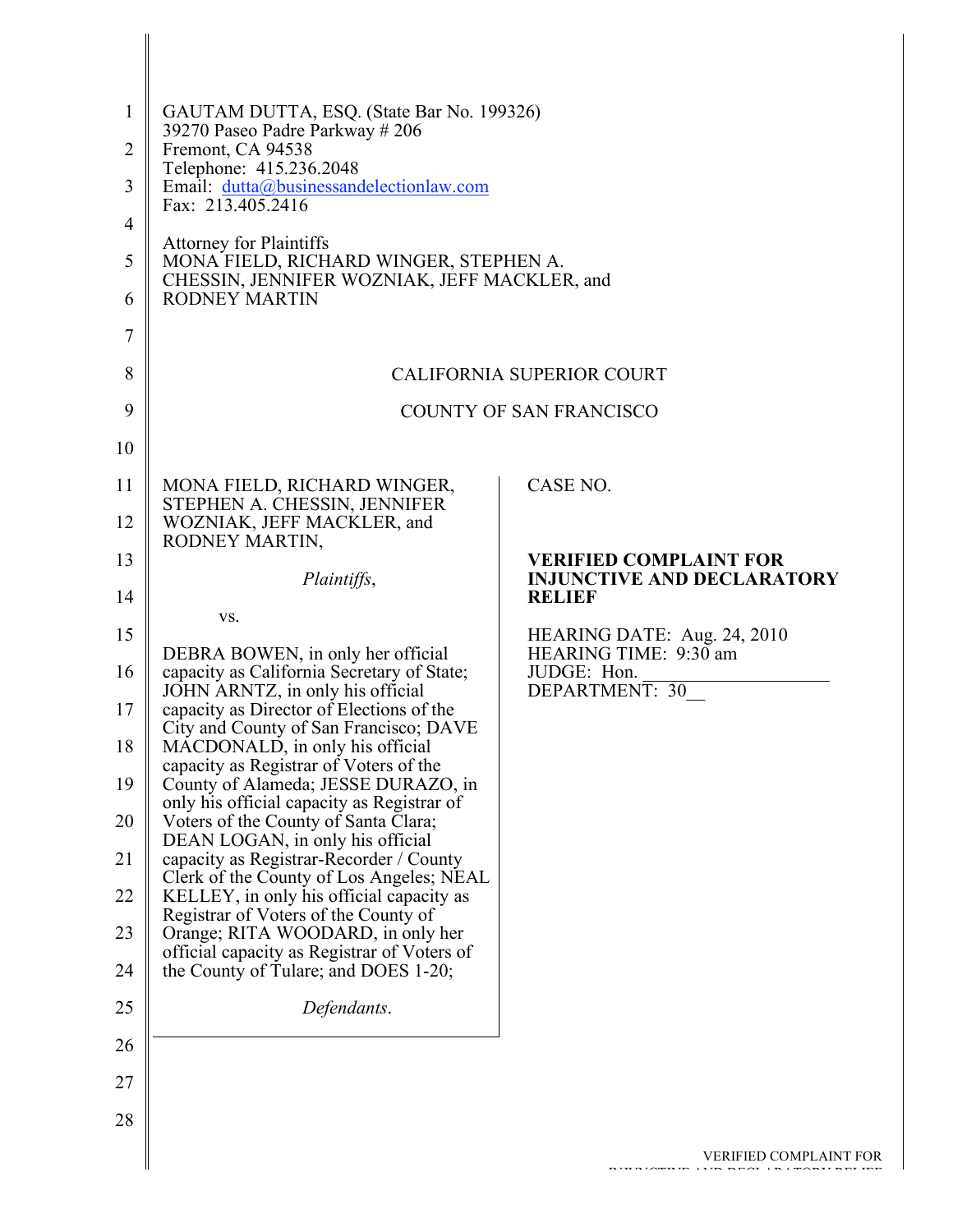| $\mathbf{1}$   | <b>INTRODUCTION</b>                                                                                                                                                                                                                                                                                                                                 |
|----------------|-----------------------------------------------------------------------------------------------------------------------------------------------------------------------------------------------------------------------------------------------------------------------------------------------------------------------------------------------------|
| $\overline{2}$ | Plaintiffs bring this action in the public interest to enjoin all Defendants (the<br>1.                                                                                                                                                                                                                                                             |
| $\mathfrak{Z}$ | "Defendants") from violating Plaintiffs' constitutionally protected right to fully participate in                                                                                                                                                                                                                                                   |
| $\overline{4}$ | state and federal elections. Specifically, Plaintiffs seek to enjoin Defendants from implementing                                                                                                                                                                                                                                                   |
| 5<br>6         | and enforcing SB 6, a statutory scheme that will disenfranchise a class of voters and discriminate                                                                                                                                                                                                                                                  |
| $\overline{7}$ | against a class of candidates for federal and state office.                                                                                                                                                                                                                                                                                         |
| 8              | 2.<br>SB 6 was originally introduced on December 1, 2008 by then-State Senator Abel                                                                                                                                                                                                                                                                 |
| 9              | Maldonado, as a bill to address the disposal of hazardous waste.                                                                                                                                                                                                                                                                                    |
| 10             | 3 <sub>1</sub><br>Between 3:40 am and 6:55 am on February 19, 2009, SB 6 was simultaneously                                                                                                                                                                                                                                                         |
| 11             | amended and passed by the Legislature, without public notice. <sup>1</sup> SB 6 was signed by the Governor                                                                                                                                                                                                                                          |
| 12             | the next day.                                                                                                                                                                                                                                                                                                                                       |
| 13<br>14       | The amended version of SB 6 contained a raft of amendments to the Elections<br>4.                                                                                                                                                                                                                                                                   |
| 15             | Code. <sup>2</sup> A true copy of SB 6 has been attached as Exhibit $13$                                                                                                                                                                                                                                                                            |
| 16             | SB 6 explicitly bans the counting of any vote cast for a write-in candidate in the<br>5.                                                                                                                                                                                                                                                            |
| 17             | general election for any of the following offices: Governor, Lieutenant Governor, Secretary of                                                                                                                                                                                                                                                      |
| 18             | State, State Treasurer, State Controller, State Insurance Commissioner, Member of the Board of                                                                                                                                                                                                                                                      |
| 19             | Equalization, Attorney General, State Senator, Member of the State Assembly, United States                                                                                                                                                                                                                                                          |
| 20<br>21       | "State Legislature Passes Emergency Budget Plan," SF CHRONICLE, Feb. 19, 2009, available at                                                                                                                                                                                                                                                         |
| 22             | http://articles.sfgate.com/2009-02-19/news/17190540 1 budget-plan-state-income-tax-gop-vote (last visited on July<br>14, 2010).                                                                                                                                                                                                                     |
| 23             | SB 6, Exh. 1, at 1-3, codified at Ch. 1, Stats. 2009, version passed by the Legislature available at<br>http://www.leginfo.ca.gov/pub/09-10/bill/sen/sb 0001-0050/sb 6 bill 20090219 amended sen v98.pdf (last visited                                                                                                                              |
| 24             | July 16, 2010). According to its chaptered version, SB 6 amends "Sections 13, 334, 337, 2150, 2151, 2152, 2154,<br>8025,8062, 8068, 8081, 8121, 8124, 8142, 8148, 8150, 8300, 8550, 8600, 8605, 8805, 8807, 10705, 10706, 12108,                                                                                                                    |
| 25             | 13102, 13105, 13110, 13206, 13207, 13208, 13230, 13300, 13302, 13305, 15451, 15452, 15670, 15671, 19300, and<br>19301 of, to amend Part 1 of Division 7 of, to add Sections 300.5, 325, 332.5, 338.5, 359.5, 8002.5, 8005, 8141.5,<br>8606, 9083.5, 9084.5, 13109.5, and 14105.1 to, to add Chapter 0.5 (commencing with Section 6000) to Part 1 of |
| 26             | Division 6 of, to amend and renumber Section 6000 of, to repeal and add Section 8125 of, to repeal Sections 8802<br>and 8806 of, the Elections Code, and to amend Section 88001 of the Government Code, relating to elections." SB 6,                                                                                                               |
| 27             | supra note 3, Exh. 1.<br>3                                                                                                                                                                                                                                                                                                                          |
| 28             | Id.at 1-3, codified at Ch. 1, Stats. 2009.                                                                                                                                                                                                                                                                                                          |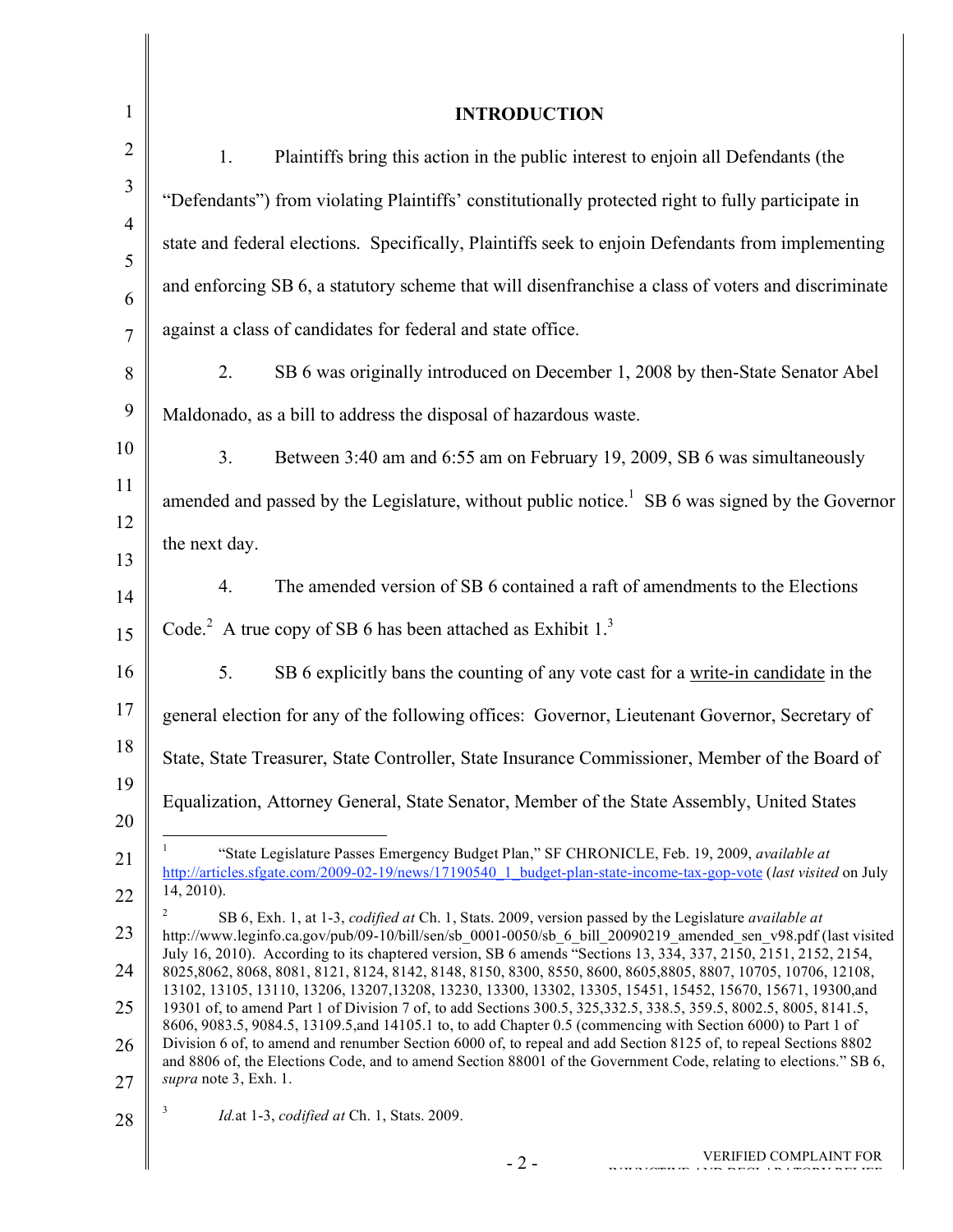| $\mathbf{1}$        | Senator, Member of the United States House of Representatives. <sup>4</sup>                                                                                                                                            |
|---------------------|------------------------------------------------------------------------------------------------------------------------------------------------------------------------------------------------------------------------|
| $\overline{2}$      | 6.<br>Unless otherwise indicated, those offices listed in the previous paragraph will be                                                                                                                               |
| 3                   | referred to as the "Offices at Issue."                                                                                                                                                                                 |
| $\overline{4}$      | 7.<br>As described below, SB 6 bans candidates for the Offices at Issue from stating a                                                                                                                                 |
| 5                   | preference for "non-qualified" (non-state-recognized) parties on the ballot.                                                                                                                                           |
| 6<br>$\overline{7}$ | 8.<br>Unless otherwise indicated, the word "candidate" will refer to a candidate for one                                                                                                                               |
| 8                   | of the Offices at Issue.                                                                                                                                                                                               |
| 9                   | <b>BACKGROUND</b>                                                                                                                                                                                                      |
| 10                  | California's Qualified-Party Election System                                                                                                                                                                           |
| 11                  | 9.<br>Under existing law, California voters fill the Offices at Issue through a "qualified                                                                                                                             |
| 12                  | party" election system. Every even-numbered year, voters have had up to two opportunities to                                                                                                                           |
| 13                  |                                                                                                                                                                                                                        |
| 14                  | vote for state and federal candidates: (a) the qualified-party primary election, and (b) the                                                                                                                           |
| 15                  | November general election. <sup>5</sup>                                                                                                                                                                                |
| 16                  | Only "qualified parties" have the right to hold party primaries.<br>10.                                                                                                                                                |
| 17                  | 11.<br>A political party or organization will gain "qualified" status if it satisfies one of                                                                                                                           |
| 18                  | three stringent requirements: (a) one of that party's candidates receives at least 2 percent of the                                                                                                                    |
| 19                  | vote in a statewide contest; (b) at least 1 percent of registered voters have affiliated with that party                                                                                                               |
| 20                  | or organization; or (c) at least 10 percent of registered voters have signed a petition. <sup>6</sup>                                                                                                                  |
| 21<br>22            | 12.<br>For ease of reference, any party or organization that does not have qualified status                                                                                                                            |
| 23                  | will be called "non-qualified."                                                                                                                                                                                        |
| 24                  |                                                                                                                                                                                                                        |
| 25                  | Id. §7 Pt. 359.5(a).                                                                                                                                                                                                   |
| 26                  | Since 2006, the qualified-party primary election has been held in June. In 2007, the Legislature passed<br>legislation to move Presidential primaries to February. SB 113, codified at Ch. 2 Stats. 2007, available at |
| 27                  | http://info.sen.ca.gov/pub/07-08/bill/sen/sb 0101-0150/sb 113 bill 20070315 chaptered.html (last visited July 23,<br>$2010$ ).                                                                                         |
| 28                  | Elections Code §5100.                                                                                                                                                                                                  |
|                     | <b>VERIFIED COMPLAINT FOR</b><br>$-3-$                                                                                                                                                                                 |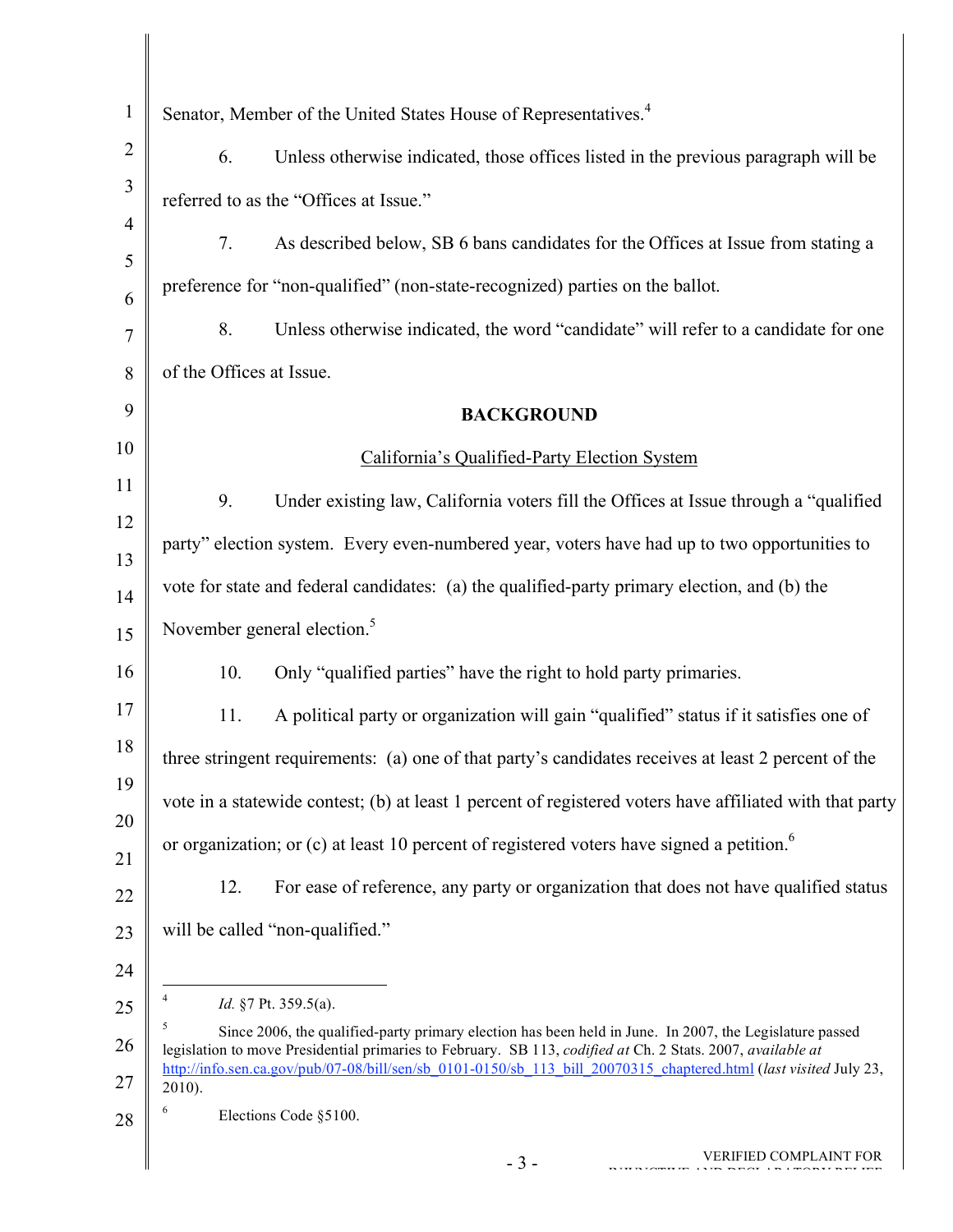| $\mathbf{1}$   | 13.<br>During the qualified-party primary election, voters affiliated with each qualified                                                                                                                                                                                                                                                      |
|----------------|------------------------------------------------------------------------------------------------------------------------------------------------------------------------------------------------------------------------------------------------------------------------------------------------------------------------------------------------|
| $\overline{2}$ | party (and voters who declined to state any party affiliation) $\alpha$ would select that party's nominee                                                                                                                                                                                                                                      |
| 3              | for the general election. The top votegetter from the party primary would then advance as that                                                                                                                                                                                                                                                 |
| $\overline{4}$ | party's nominee to the general election.                                                                                                                                                                                                                                                                                                       |
| 5<br>6         | 14.<br>During the November general election, all voters could choose, irrespective of                                                                                                                                                                                                                                                          |
| $\overline{7}$ | their party affiliation, between three classes of candidates: (a) the nominees from each qualified                                                                                                                                                                                                                                             |
| 8              | political party, (b) "independent" candidates who were affiliated with either no party or with a                                                                                                                                                                                                                                               |
| 9              | non-qualified party, <sup>8</sup> and (c) write-in candidates. The top votegetter in the general election would                                                                                                                                                                                                                                |
| 10             | win.                                                                                                                                                                                                                                                                                                                                           |
| 11             | <b>Budgetary Cause, Electoral Effect</b>                                                                                                                                                                                                                                                                                                       |
| 12             | 15.<br>In Winter 2009, the State of California faced a record \$41 billion budget deficit.                                                                                                                                                                                                                                                     |
| 13             | During that time, the Legislature could not muster the two-thirds majority necessary to pass a                                                                                                                                                                                                                                                 |
| 14<br>15       | budget.                                                                                                                                                                                                                                                                                                                                        |
| 16             | On February 19, 2009, then-State Senator Abel Maldonado broke the political<br>16.                                                                                                                                                                                                                                                             |
| 17             | impasse, when he cast the deciding vote to pass the budget.                                                                                                                                                                                                                                                                                    |
| 18             | In exchange for his vote, Maldonado demanded a ballot measure that would<br>17.                                                                                                                                                                                                                                                                |
| 19             | eliminate the qualified-party primary system. The Legislature obliged.                                                                                                                                                                                                                                                                         |
| 20             |                                                                                                                                                                                                                                                                                                                                                |
| 21             | 18.<br>Between 3:40 am and 6:55 am on February 19, 2009, without giving any notice to                                                                                                                                                                                                                                                          |
| 22             | the public, the Legislature passed SB 6, authored by Maldonado.                                                                                                                                                                                                                                                                                |
| 23             | 19.<br>According to the Senate Rules Committee, SB 6 was passed in order to implement                                                                                                                                                                                                                                                          |
| 24             | SCA 4: "This bill implements SCA 4 (Maldonado), the Top-Two Candidates Open Primary                                                                                                                                                                                                                                                            |
| 25<br>26       | 7                                                                                                                                                                                                                                                                                                                                              |
| 27             | Under existing law, each qualified party has the option to allow "decline to state" (unaffiliated) voters to<br>vote in its party primary. See Elections Code §13102(b), codified at Ch. 98, Stats. 2000. For example, the<br>Democratic Party and Republican Party permitted "decline to state" voters to vote in their June 8, 2010 primary. |
| 28             | 8<br>All such candidates were listed as "Independent" candidates on the ballot.                                                                                                                                                                                                                                                                |
|                | VERIFIED COMPLAINT FOR<br>$-4-$                                                                                                                                                                                                                                                                                                                |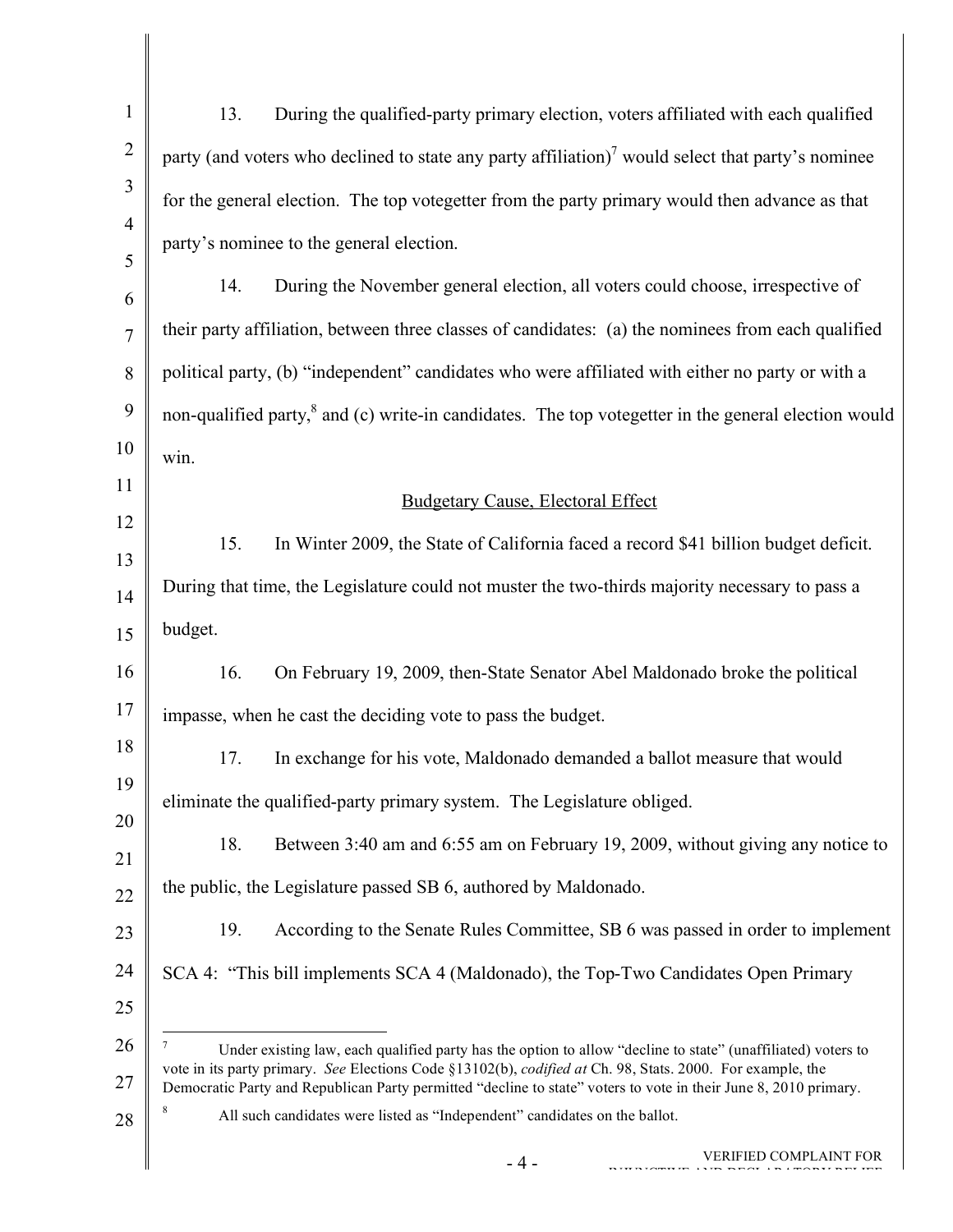| $\mathbf{1}$        | Act." <sup>9</sup> A true copy of that Senate Bill Analysis has been attached as Exhibit 3.                                                                                                                                  |
|---------------------|------------------------------------------------------------------------------------------------------------------------------------------------------------------------------------------------------------------------------|
| $\overline{2}$      | 20.<br>SCA 4, also authored by Maldonado, consisted of a proposed state constitutional                                                                                                                                       |
| 3                   | amendment to eliminate qualified-party primaries. A true copy of SCA 4 has been attached as                                                                                                                                  |
| $\overline{4}$      | Exhibit $2.^{10}$                                                                                                                                                                                                            |
| 5                   | 21.<br>In its Statement of Purpose, SCA 4 stated: "This act, along with legislation                                                                                                                                          |
| 6<br>$\overline{7}$ | already enacted by the Legislature to implement this act, are intended to implement an open                                                                                                                                  |
| 8                   | primary system in California <sup>[1711</sup> ]                                                                                                                                                                              |
| 9                   | 22.<br>Between 3:40 am and 6:55 am on February 19, 2009, without giving any notice to                                                                                                                                        |
| 10                  | the public, the Legislature voted to put SCA 4 on the statewide ballot.                                                                                                                                                      |
| 11                  |                                                                                                                                                                                                                              |
| 12                  | 23.<br>On June 8, 2010, SCA 4 appeared on the statewide ballot as Proposition 14 ("Prop"                                                                                                                                     |
| 13                  | $14$ ").                                                                                                                                                                                                                     |
| 14                  | 24.<br>The June 8, 2010 Official Voter Information Guide for Prop 14 did not provide                                                                                                                                         |
| 15                  | either a summary or the text of SB 6.                                                                                                                                                                                        |
| 16                  | A true copy of certain pages from June 8, 2010 Voter Guide have been attached:<br>25.                                                                                                                                        |
| 17                  | the text of Prop 14 (Exhibit 4); the Official Title and Summary of Prop 14 (Exhibit 5); the                                                                                                                                  |
| 18                  | Analysis by the Legislative Analyst (Exhibit 6); and the Arguments In Favor of and Against Prop                                                                                                                              |
| 19                  | 14 (Exhibit 7). $^{12}$                                                                                                                                                                                                      |
| 20<br>21            | 26.<br>On June 8, 2010, a narrow majority of California voters approved Prop 14.                                                                                                                                             |
| 22                  | Prop 14: An Overview                                                                                                                                                                                                         |
| 23                  |                                                                                                                                                                                                                              |
| 24                  | 9<br>Senate Bill Analysis for SB 6, Feb. 19, 2009, Exh. 3, available at http://info.sen.ca.gov/pub/09-<br>10/bill/sen/sb 0001-0050/sb 6 cfa 20090219 031945 sen floor.html (last visited July 14, 2010).                     |
| 25                  | 10<br>SCA 4, Exh. 2, codified at Res. Ch. 2, Stats. 2009, available at http://www.leginfo.ca.gov/pub/09-<br>10/bill/sen/sb_0001-0050/sca_4_bill_20090219_amended_sen_v98.pdf (last visited July 17, 2010) (hereinafter "Prop |
| 26                  | $(14)$ .<br>11                                                                                                                                                                                                               |
| 27                  | Id. at 3:4-6.<br>12                                                                                                                                                                                                          |
| 28                  | Exhibits 4, 5, 6, and 7 are also available at http://www.voterguide.sos.ca.gov/propositions/14/ (last visited<br>July 14, 2010).                                                                                             |
|                     | VERIFIED COMPLAINT FOR<br>$-5-$                                                                                                                                                                                              |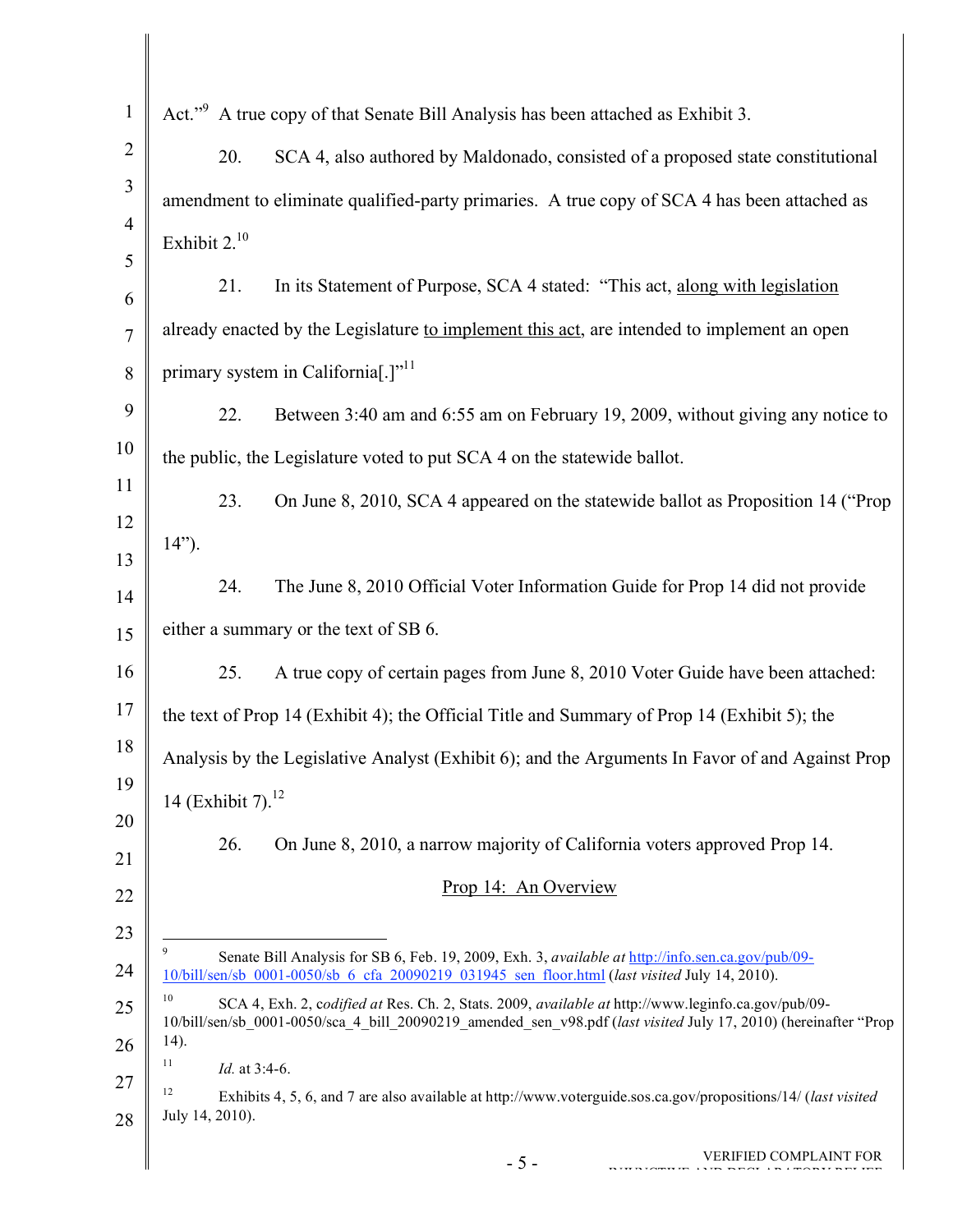| $\mathbf{1}$   | Prop 14 purports to "protect and preserve the right of every Californian to vote for<br>27.                      |
|----------------|------------------------------------------------------------------------------------------------------------------|
|                |                                                                                                                  |
| $\overline{2}$ | the candidate of his or her choice." <sup>13</sup>                                                               |
| 3              | If both Prop 14 and SB 6 become operative, California will eliminate the qualified-<br>28.                       |
| $\overline{4}$ | party primary system (except for Presidential elections) $14$ , and adopt a two-round election process           |
| 5              | to fill the Offices at Issue.                                                                                    |
| 6<br>7         | Subsections 5(a) and 5(b) of Prop 14 purport to amend Article V, Section 2 of the<br>29.                         |
| $\,8\,$        | California Constitution, which currently gives only qualified parties the right to hold primary                  |
| 9              |                                                                                                                  |
|                | elections. <sup>15</sup>                                                                                         |
| 10             | Under subsection $5(a)$ of Prop 14, all candidates for the Offices at Issue would<br>30.                         |
| 11             | square off against one another during a first-round election (the "Primary"). The top two                        |
| 12<br>13       | votegetters from the Primary would then advance to the general election. <sup>16</sup>                           |
| 14             | Prop 14 purports to give all candidates the "choice to declare a party preference." <sup>17</sup><br>31.         |
| 15             | Under subsection 5(b) of Prop 14, all candidates may state their "political party<br>32.                         |
| 16             | preference, or lack of political party preference" on the ballot, on the condition that they do so "in           |
| 17             |                                                                                                                  |
|                | the manner provided by statute." <sup>18</sup>                                                                   |
| 18             |                                                                                                                  |
| 19             | <b>Existing Law on Write-In Votes</b>                                                                            |
| 20             |                                                                                                                  |
| 21             | Under existing California law, voters have the right to vote for a write-in candidate<br>33.                     |
| 22             | in all state and federal elections, including special elections. <sup>19</sup> Elections Code Section 15340 –    |
| 23             |                                                                                                                  |
| 24             | 13<br>SCA 4, <i>supra</i> note 12, Exh. 2, at 3:2-4.<br>14                                                       |
| 25             | Id. at 4:15-16.<br>15<br>Id. at 4:24-5:26.                                                                       |
| 26             | 16<br>Id. at 4:27-35.                                                                                            |
|                | 17<br>SCA 4, <i>supra</i> note 12, Exh. 2, at 3:27-28.                                                           |
| 27             | 18<br>Id. at 4:37-39 (emphases added).                                                                           |
| 28             | 19<br>On July 26, 2010, the Governor called a special election to replace former State Senator Dave Cox, who had |
|                | VERIFIED COMPLAINT FOR<br>$-6-$                                                                                  |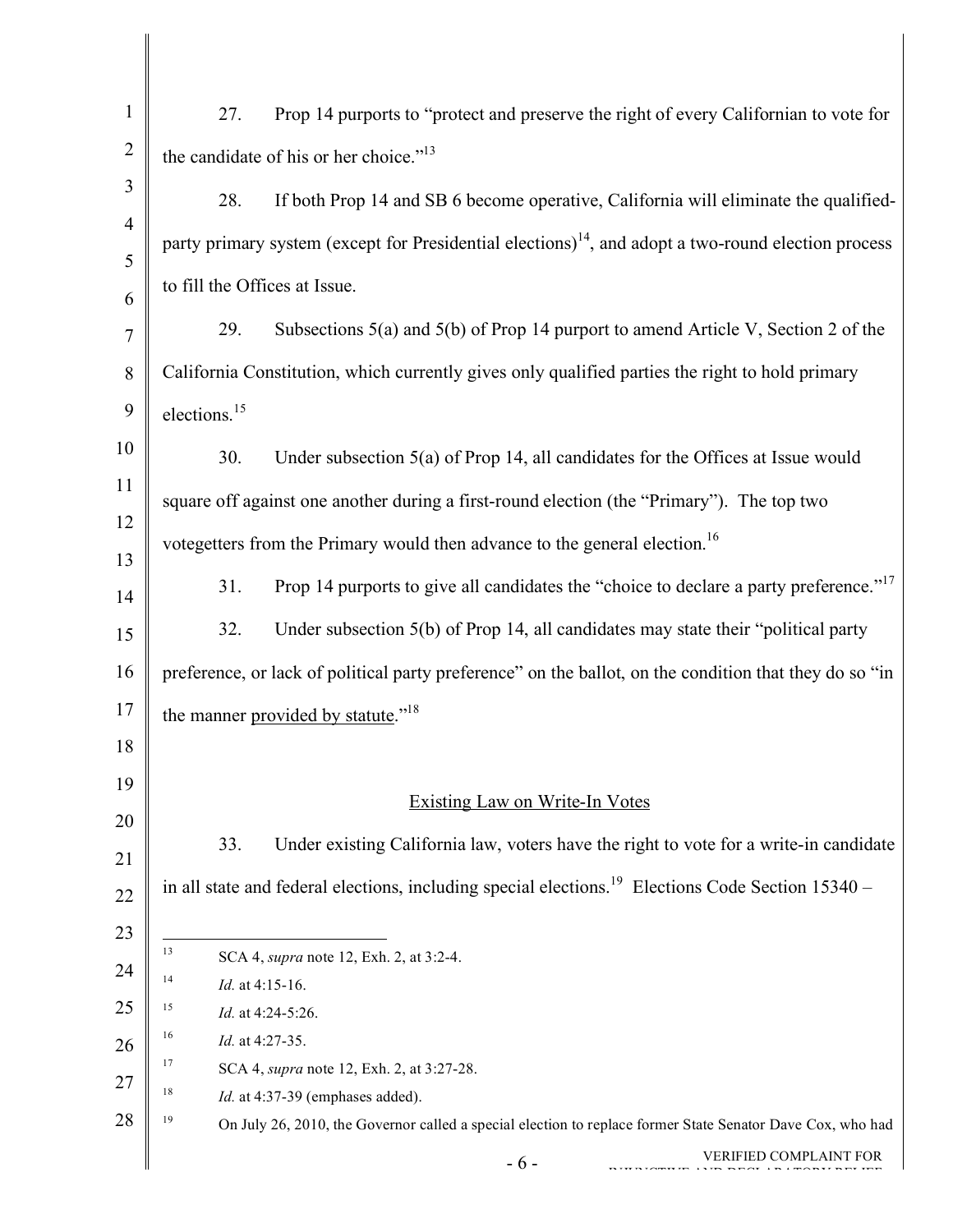| $\mathbf{1}$   | which SB 6 does not amend – states: "Each voter is entitled to write the name of any public                                                                                                                                          |
|----------------|--------------------------------------------------------------------------------------------------------------------------------------------------------------------------------------------------------------------------------------|
| $\overline{2}$ | <u>office</u> on the ballot of <u>any election</u> ." <sup>20</sup>                                                                                                                                                                  |
| 3              | Existing California law also gives voters the right to have all lawfully cast votes be<br>34.                                                                                                                                        |
| $\overline{4}$ | counted. Article II, Section 2.5 of the California Constitution states: "A voter who casts a vote in                                                                                                                                 |
| 5<br>6         | an election in accordance with the laws of this State shall have that vote counted." <sup>21</sup>                                                                                                                                   |
| $\overline{7}$ | Under existing California law, all votes legally cast for an eligible write-in<br>35.                                                                                                                                                |
| 8              | candidate must be counted. Elections Code Section 15342 – which SB 6 does not amend –                                                                                                                                                |
| 9              | mandates that write-in votes for eligible candidates be counted: "Any name written upon a ballot                                                                                                                                     |
| 10             | for a qualified write-in candidate  shall be counted for the office, if it is written in the blank                                                                                                                                   |
| 11             | space provided[.] $^{22}$                                                                                                                                                                                                            |
| 12             |                                                                                                                                                                                                                                      |
| 13             | SB 6: Write-In Votes Don't Count                                                                                                                                                                                                     |
| 14             | 36.<br>SB 6 purports to protect the right to cast a ballot for a write-in candidate:                                                                                                                                                 |
| 15             |                                                                                                                                                                                                                                      |
| 16             | Nothing in this section shall be construed as preventing or prohibiting any                                                                                                                                                          |
| 17             | qualified voter of this state from casting a ballot for any person by writing                                                                                                                                                        |
| 18             | the name of that person on the ballot, or from having that ballot counted                                                                                                                                                            |
| 19<br>20       | and tabulated, nor shall any provision of this section be construed as                                                                                                                                                               |
| 21             |                                                                                                                                                                                                                                      |
| 22             | died of cancer two weeks earlier. Since 1990, there has been at least one special election every year, except for 2002-<br>04. "Just How 'Special' Are Special Elections?", Apr. 12, 2010, Secretary of State Debra Bowen's website, |
| 23             | available at http://www.sos.ca.gov/admin/press-releases/2010/db10-048.pdf (last visited July 23, 2010).                                                                                                                              |
| 24             | 20<br>Elections Code §15340 (emphases added), <i>available at</i> http://info.sen.ca.gov/cgi-<br>bin/displaycode?section=elec&group=15001-16000&file=15340-15342 (last visited July 22, 2010).                                       |
| 25             | 21<br>CAL. CONST. art. II §2.5 (emphases added), <i>available at http://www.leginfo.ca.gov/.const/.article 2</i> (last<br>visited July 18, 2010).                                                                                    |
| 26             | 22<br>Elections Code §15342 (emphases added), <i>available at</i> http://www.leginfo.ca.gov/cgi-<br>bin/waisgate?WAISdocID=6549796982+0+0+0&WAISaction=retrieve (last visited July 20, 2010). Elections Code                         |
| 27             | §15341 sets forth the requirements for a write-in candidate to be deemed "qualified". Elections Code §15341,<br>available at http://www.leginfo.ca.gov/cgi-bin/waisgate?WAISdocID=6549796982+0+0+0&WAISaction=retrieve               |
| 28             | (last visited July 20, 2010).                                                                                                                                                                                                        |
|                | VERIFIED COMPLAINT FOR<br>$-7-$                                                                                                                                                                                                      |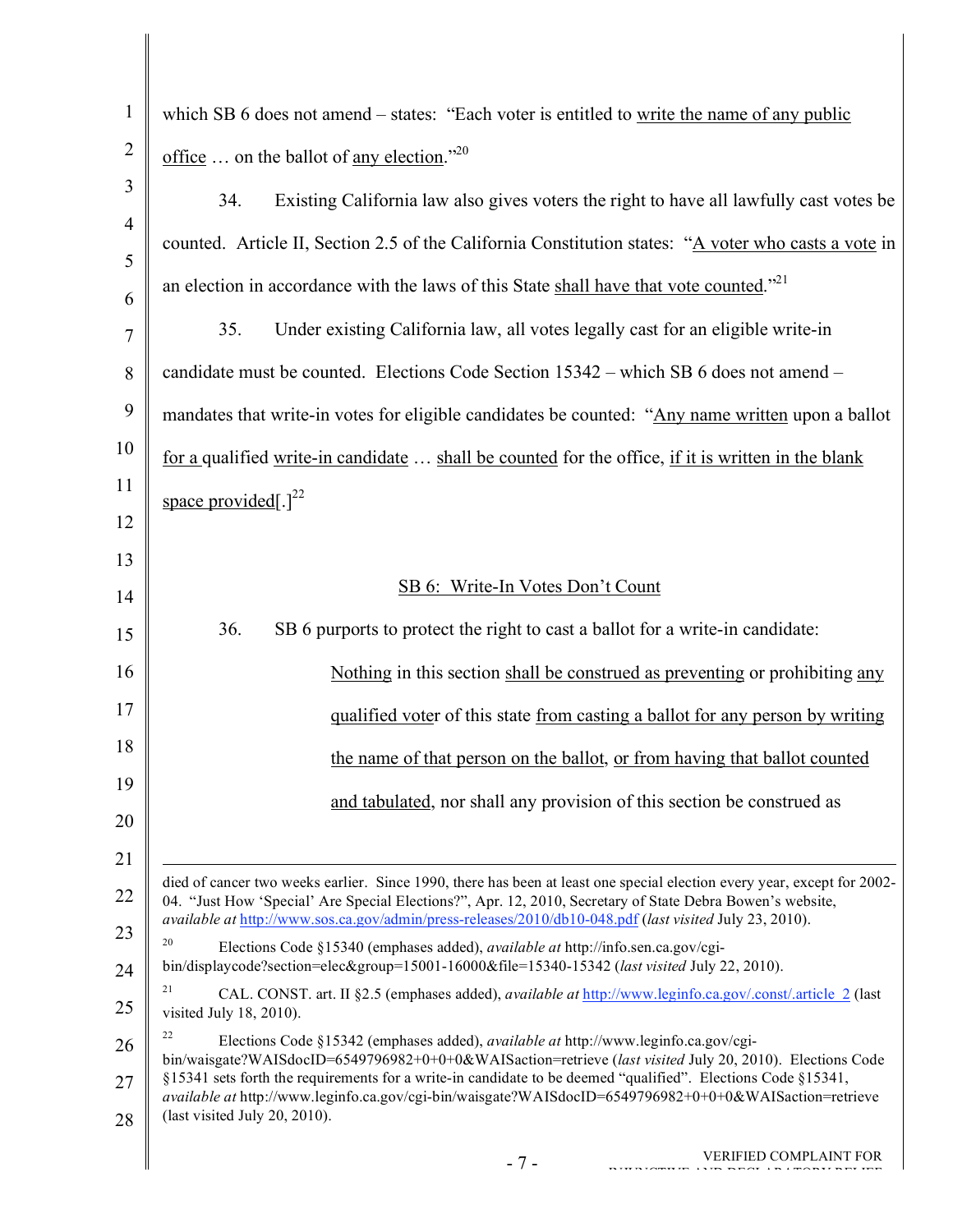| $\mathbf{1}$   | preventing or prohibiting any person from standing or campaigning for any                                                                                                                                                    |
|----------------|------------------------------------------------------------------------------------------------------------------------------------------------------------------------------------------------------------------------------|
| $\overline{2}$ | elective office by means of a "write-in" campaign. <sup>23</sup>                                                                                                                                                             |
| 3              | 37.<br>According to SB 6, every ballot must give voters the option to vote for write-in                                                                                                                                      |
| $\overline{4}$ | candidates:                                                                                                                                                                                                                  |
| 5              |                                                                                                                                                                                                                              |
| 6              | There shall be printed on the ballot  [t] he names of candidates with                                                                                                                                                        |
| 7              | sufficient blank spaces to allow the voters to write in names not printed on                                                                                                                                                 |
| 8              | the ballot. <sup>24</sup>                                                                                                                                                                                                    |
| 9              | 38.<br>Nevertheless, Section 35 of SB 6 explicitly bans all votes cast for write-in                                                                                                                                          |
| 10             | elections from being counted in the general election:                                                                                                                                                                        |
| 11             | "A person whose name has been written on the ballot as a write-in                                                                                                                                                            |
| 12             | candidate at the general election for a voter-nominated office [i.e., any of                                                                                                                                                 |
| 13             |                                                                                                                                                                                                                              |
| 14             | the Offices at Issue] shall not be counted." <sup>25</sup>                                                                                                                                                                   |
| 15             |                                                                                                                                                                                                                              |
| 16             | SB 6: No Party Label for Non-Qualified Party Candidates                                                                                                                                                                      |
| 17             | SB 6 does not allow all political candidates to state a preference on the ballot for<br>39.                                                                                                                                  |
| 18             | the political party of their choice.                                                                                                                                                                                         |
| 19             | 40.<br>Before SB 6 was introduced, Elections Code Section 338 defined the word "party"                                                                                                                                       |
| 20             | as "a political party or organization" that has qualified status. <sup>26</sup>                                                                                                                                              |
| 21             | 41.<br>Neither SB 6 nor Prop 14 amended Elections Code Section 338.                                                                                                                                                          |
| 22             |                                                                                                                                                                                                                              |
| 23             | 42.<br>Under Section 9 of SB 6, voters may include the name of the "political party he or                                                                                                                                    |
| 24             | 23<br>SB 6, <i>supra</i> note 2, §1 Pt. 13(b).                                                                                                                                                                               |
| 25             | 24<br>Id. §50 Pt. 13207(a)(2).                                                                                                                                                                                               |
| 26             | 25<br>Id. §35 Pt. 8606 (emphases added).                                                                                                                                                                                     |
| 27             | 26<br>Elections Code §338 (emphasis added), codified at SB 1547 (Stats. 1994), available at<br>http://www.leginfo.ca.gov/cgi-bin/displaycode?section=elec&group=00001-01000&file=300-362 (last visited July<br>$17, 2010$ ). |
| 28             |                                                                                                                                                                                                                              |
|                | <b>VERIFIED COMPLAINT FOR</b><br>$-8-$                                                                                                                                                                                       |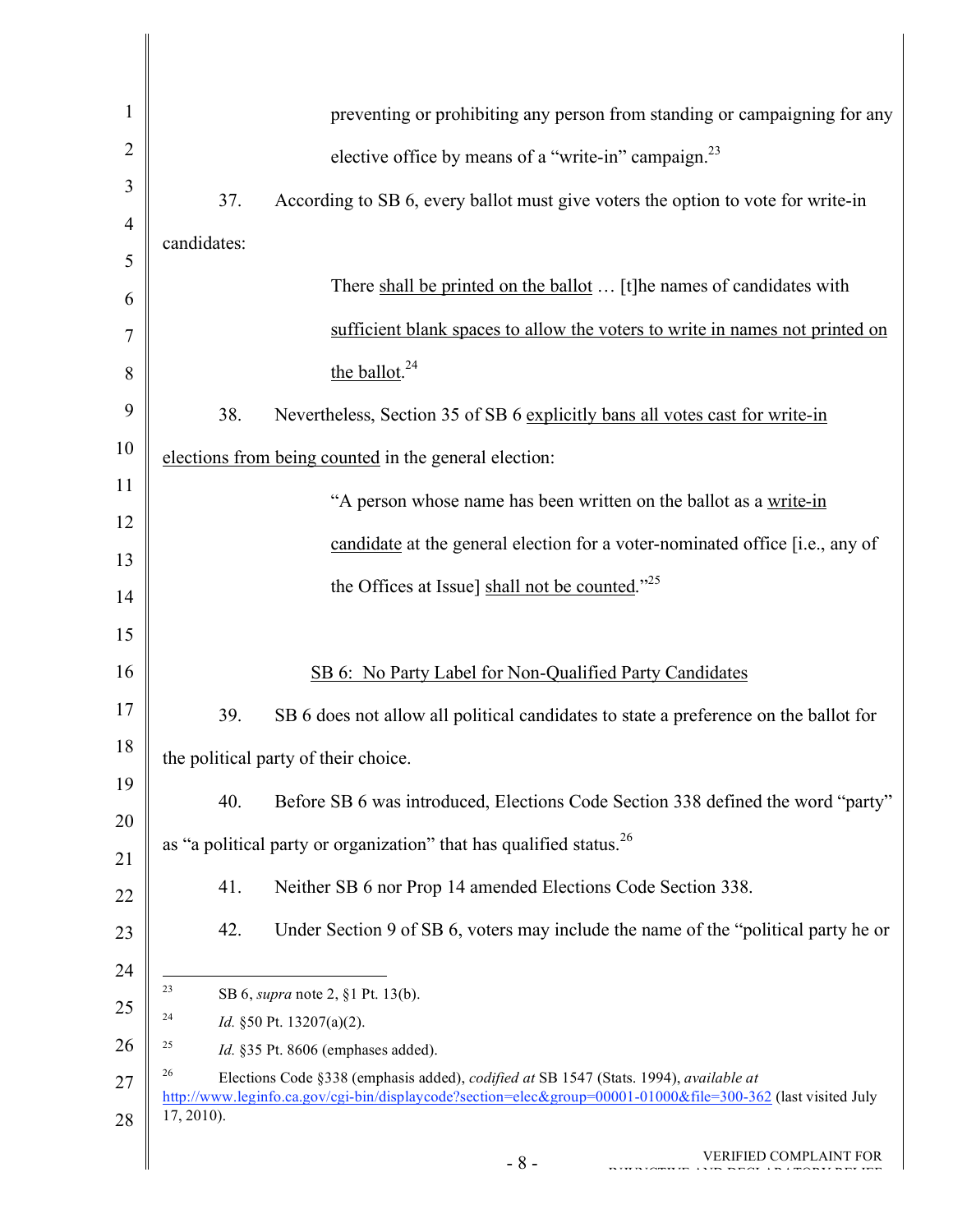| $\mathbf{1}$        | she prefers" on his or her voter registration card. $27$                                                                                                                                                                                                                                                                                                      |
|---------------------|---------------------------------------------------------------------------------------------------------------------------------------------------------------------------------------------------------------------------------------------------------------------------------------------------------------------------------------------------------------|
| $\overline{2}$      | SB 6 mandates that every voter registration card "include a listing of all qualified<br>43.                                                                                                                                                                                                                                                                   |
| 3                   | political parties", and must also include a listing for "No Party Preference" at the top of that                                                                                                                                                                                                                                                              |
| $\overline{4}$      | listing. <sup>28</sup>                                                                                                                                                                                                                                                                                                                                        |
| 5                   | If "no party preference is shown" on a voter's registration card, SB 6 "presumes"<br>44.                                                                                                                                                                                                                                                                      |
| 6<br>$\overline{7}$ | that the voter "has chosen" to state "No Party Preference." <sup>29</sup> Namely, all voters who state a                                                                                                                                                                                                                                                      |
| 8                   | preference for a non-qualified political party will be "presumed" to have stated "No Party                                                                                                                                                                                                                                                                    |
| 9                   |                                                                                                                                                                                                                                                                                                                                                               |
|                     | Preference" on their voter registration cards.                                                                                                                                                                                                                                                                                                                |
| 10                  | 45.<br>SB 6 gives candidates the option of whether or not to disclose any "party"                                                                                                                                                                                                                                                                             |
| 11<br>12            | preference" to the voters. <sup>30</sup>                                                                                                                                                                                                                                                                                                                      |
| 13                  | 46.<br>Under SB 6, a candidate who states a preference for a "political party" need not                                                                                                                                                                                                                                                                       |
| 14                  | have been endorsed by or nominated by that party. <sup>31</sup>                                                                                                                                                                                                                                                                                               |
| 15                  | SB 6 bans a candidate from stating his or her party preference on his declaration of<br>47.                                                                                                                                                                                                                                                                   |
| 16                  | candidacy, unless he or she stated a "party preference" for that party on his or her "most recent                                                                                                                                                                                                                                                             |
| 17                  | statement of [voter] registration. <sup>32</sup> Thus, all candidates whose voter registrations state a                                                                                                                                                                                                                                                       |
| 18                  | preference for a non-qualified political party will be banned from stating their desired party                                                                                                                                                                                                                                                                |
| 19                  |                                                                                                                                                                                                                                                                                                                                                               |
| 20                  | 27<br>SB 6, <i>supra</i> note 2, §9 Pt. 2151(a).                                                                                                                                                                                                                                                                                                              |
| 21                  | 28<br>SB 6, supra note 2, $\S9$ Pt. 2151(b)(2)(emphasis added).                                                                                                                                                                                                                                                                                               |
| 22                  | 29<br><i>Id.</i> §11 Pt. 2154(b).<br>30                                                                                                                                                                                                                                                                                                                       |
| 23                  | <i>Id.</i> §17 Pt. 8002.5(a) ("A candidate  may also choose not to have the party preference disclosed upon the<br>candidate's most recent affidavit of registration indicated upon the ballot.").                                                                                                                                                            |
| 24                  | 31<br>Id. §17 Pt. 8002.5(c) ("A candidate designating a party preference pursuant to subdivision (a) shall not be<br>deemed to be the official nominee of the party designated as preferred by the candidate. A candidate's designation of                                                                                                                    |
| 25                  | party preference shall not be construed as an endorsement of that candidate by the party designated.").<br>32                                                                                                                                                                                                                                                 |
| 26                  | <i>Id.</i> §17 Pt. 8002.5 (a) ("A candidate for a voter-nominated office [i.e., any of the Offices at Issue] may<br>indicate his or her party preference, or lack of party preference, as disclosed upon the candidate's most recent<br>statement of registration, upon his declaration of candidacy." In section 16 (pt. 7000), SB 6 makes it clear that the |
| 27                  | word "registration" refers to the "party preference or lack of party preference disclosed by the voter or candidate" on<br>his or her voter registration card. SB 6's requirements for voter registration cards may be found at §9 Pt. 2151(b)(2)                                                                                                             |
| 28                  | and §11 Pt. 2154(b).                                                                                                                                                                                                                                                                                                                                          |
|                     | VERIFIED COMPLAINT FOR<br>$-9-$                                                                                                                                                                                                                                                                                                                               |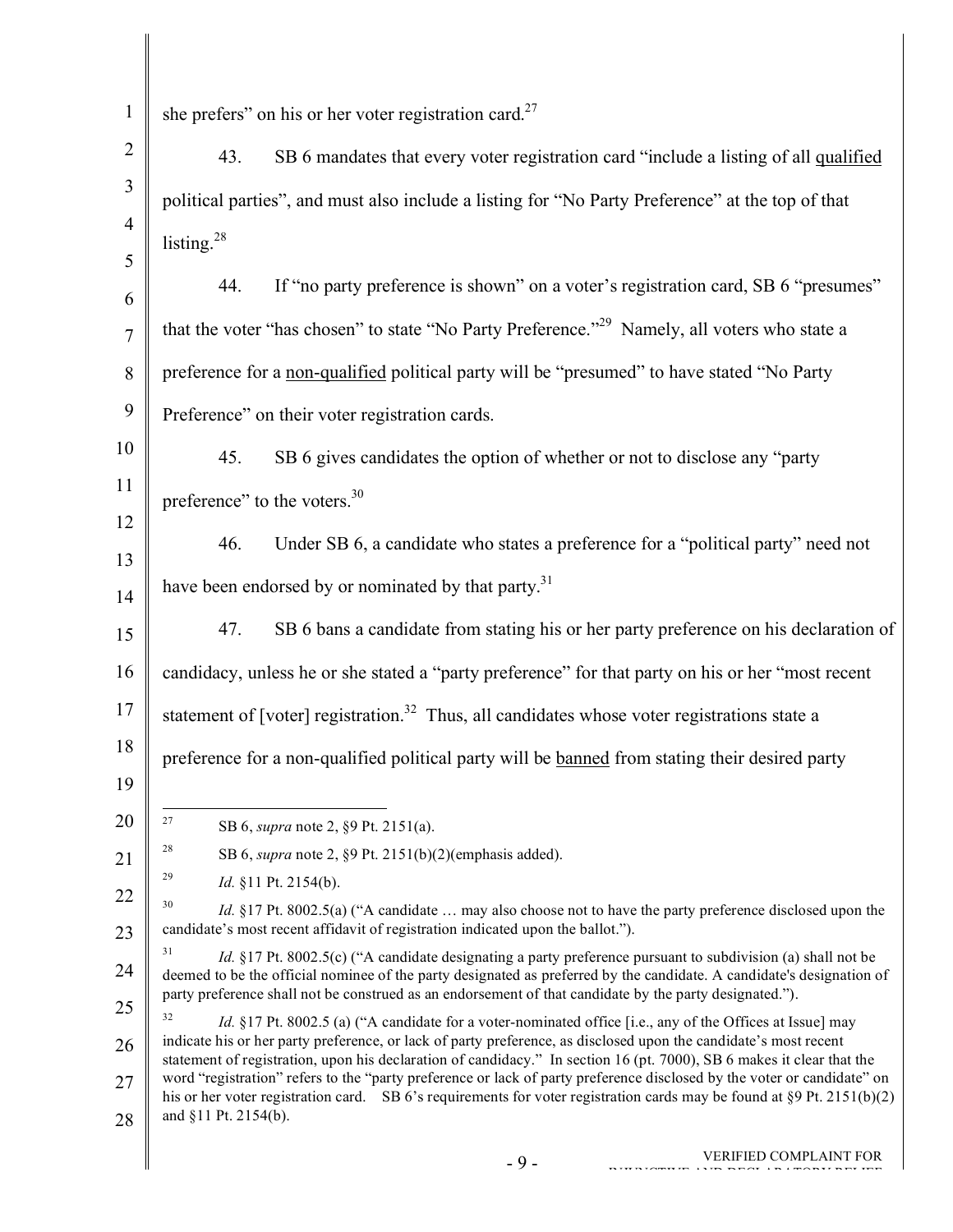preference on their declarations of candidacy.

| $\overline{2}$      | SB 6 bans a candidate from stating his or her party preference on the ballot, unless<br>48.                                                                                        |
|---------------------|------------------------------------------------------------------------------------------------------------------------------------------------------------------------------------|
| $\overline{3}$      | he or she has been permitted to state a "party preference" on his or her statement of candidacy. <sup>33</sup>                                                                     |
| $\overline{4}$<br>5 | Thus, candidates stating a preference for non-qualified parties (i.e., those who have already been                                                                                 |
| 6                   | banned from stating their party preference on their declarations of candidacy) will be banned                                                                                      |
| $\overline{7}$      | from stating their desired party preference on the ballot.                                                                                                                         |
| 8                   | If a candidate has been permitted to state a "party preference" on the ballot<br>49.                                                                                               |
| 9                   | (because the candidate has stated a preference for a qualified political party), the sentence "My                                                                                  |
| 10                  | party preference is the _______ Party" will appear on the ballot below his or her name, where the                                                                                  |
| 11                  | blank space will be filled with the name of the qualified political party for which the candidate                                                                                  |
| 12                  | has stated a preference. <sup>34</sup>                                                                                                                                             |
| 13<br>14            | If a candidate has been banned from stating a "party preference" on the ballot<br>50.                                                                                              |
| 15                  | (because the candidate has stated a preference for a non-qualified party), the phrase "No Party                                                                                    |
| 16                  | Preference" will appear on the ballot below his or her name. <sup>35</sup>                                                                                                         |
| 17                  | SB 6 bans all candidates from changing their ballot designation (i.e., his or her<br>51.                                                                                           |
| 18                  | "party preference") between the June primary election and the November general election. <sup>36</sup>                                                                             |
| 19                  | 52.<br>In summary, SB 6 bans candidates from stating their desired party preference on                                                                                             |
| 20                  | the ballot – unless they have stated a preference for a <u>qualified (state-recognized)</u> political party.                                                                       |
| 21<br>22            | <b>VENUE and JURISDICTION</b>                                                                                                                                                      |
| 23                  | 53.<br>The Superior Court of the County of San Francisco (the "Court") is a proper venue                                                                                           |
| 24                  | for this action pursuant to California Rule of Civil Procedure §393(b). Defendant John Arntz,                                                                                      |
| 25                  | 33<br>Id. §46 Pt. 13105 (a).                                                                                                                                                       |
| 26                  | 34<br>SB 6, <i>supra</i> note 2, §46 Pt. 13105 (a).                                                                                                                                |
| 27                  | 35<br><i>Id.</i> §46 Pt. 13105 (a).                                                                                                                                                |
| 28                  | 36<br><i>Id.</i> §17 Pt. 8002.5(a)("The candidate's designated party preference on the ballot shall not be changed<br>between the primary and general election.")(emphases added). |
|                     | <b>VERIFIED COMPLAINT FOR</b><br>$-10-$                                                                                                                                            |
|                     |                                                                                                                                                                                    |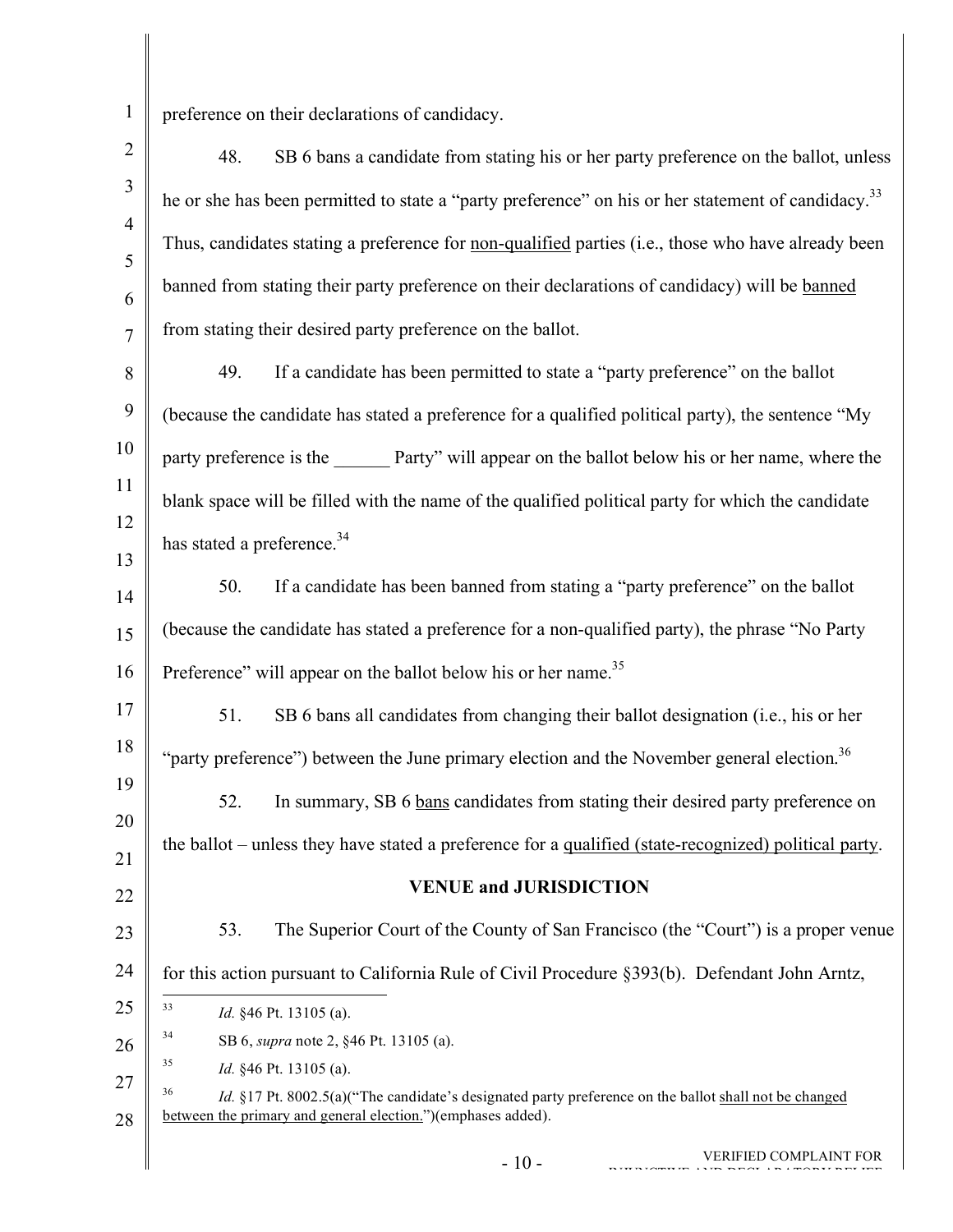| $\mathbf{1}$   | Director of Elections of the City and County of San Francisco, performs the duties of his office   |
|----------------|----------------------------------------------------------------------------------------------------|
| $\overline{c}$ | within the County of San Francisco. The Court has original jurisdiction to hear Plaintiffs' claims |
| $\mathfrak{Z}$ | brought under the California Constitution. The Court has concurrent jurisdiction to hear           |
| $\overline{4}$ | Plaintiffs' claims brought under the United States Constitution.                                   |
| 5              | <b>PARTIES</b>                                                                                     |
| 6<br>7         | Plaintiff Mona Field, an individual, lives and is registered to vote in the County of<br>54.       |
| 8              | Los Angeles. She paid taxes to the State of California during the past year. Plaintiff Field has   |
| 9              | voted in several recent elections for the Offices at Issue, and intends to continue doing so in    |
| 10             | future special and regularly scheduled elections. She wishes to vote, and have her vote be         |
| 11             | counted, in future elections for candidates whose names might not appear on the ballot.            |
| 12             | 55.                                                                                                |
| 13             | Plaintiff Richard Winger, an individual, lives and is registered to vote in the                    |
| 14             | County of San Francisco. He paid taxes to the State of California during the past year. Plaintiff  |
| 15             | Winger has voted in several recent elections for the Offices at Issue, and intends to continue     |
| 16             | doing so in future special and regularly scheduled elections. He wishes to vote, and have his vote |
| 17             | be counted, in future elections for candidates whose names might not appear on the ballot.         |
| 18             | Plaintiff Stephen A. Chessin, an individual, lives and is registered to vote in the<br>56.         |
| 19             | County of Santa Clara. He paid taxes to the State of California during the past year. Plaintiff    |
| 20<br>21       | Chessin has voted in several recent elections for the Offices at Issue, and intends to continue    |
| 22             | doing so in future special and regularly scheduled elections. He wishes to vote, and have his vote |
| 23             | be counted, in future elections for candidates whose names might not appear on the ballot.         |
| 24             | Plaintiff Jennifer Wozniak, an individual, lives and is registered to vote in the<br>57.           |
| 25             | County of Orange. She paid taxes to the State of California during the past year. Plaintiff        |
| 26             | Wozniak has voted in several recent elections for the Offices at Issue, and intends to continue    |
| 27             | doing so in future special and regularly scheduled elections. She wishes to vote, and have her     |
| 28             |                                                                                                    |
|                | VERIFIED COMPLAINT FOR<br>$-11-$                                                                   |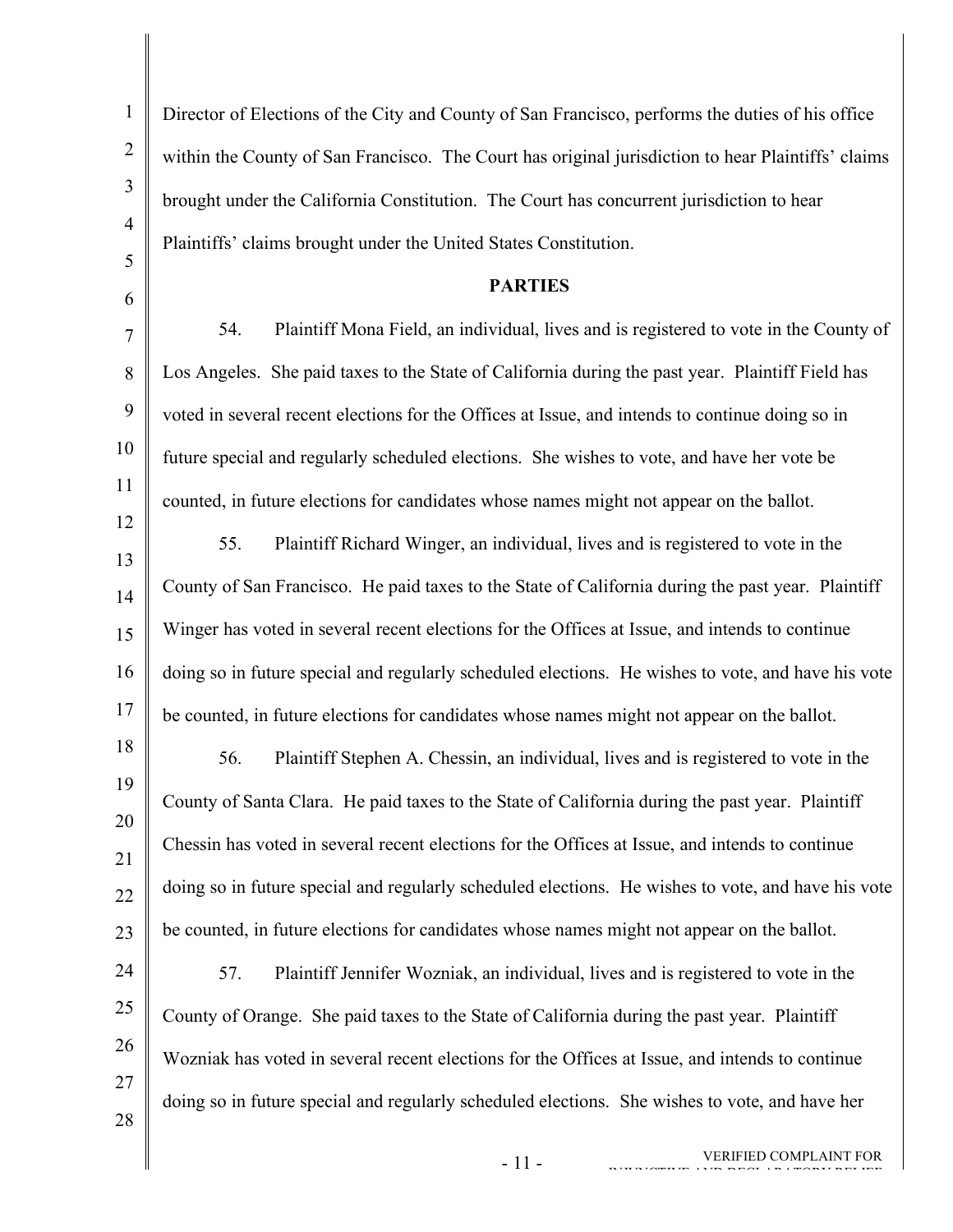vote be counted, in future elections for candidates whose names might not appear on the ballot.

58. Plaintiff Jeff Mackler, an individual, lives and is registered to vote in the County of Alameda. He paid taxes to the State of California during the past year. In 2012, Plaintiff Mackler wishes to run for the office of Member of the United States House of Representatives  $(9<sup>th</sup>$  Congressional District), as a candidate stating a preference for Socialist Action, a "nonqualified" political organization. In the interim, should a special election be called for any of the Offices at Issue, he may also wish to run for that office, as a candidate stating a preference for Socialist Action.

59. Plaintiff Rodney Martin, an individual, lives and is registered to vote in the County of Tulare. He paid taxes to the State of California during the past year. In 2012, Plaintiff Martin wishes to run for the office of Member of the United States House of Representatives (21<sup>st</sup>) Congressional District), as a candidate stating a preference for the Reform Party, a "nonqualified" political organization. In the interim, should a special election be called for any of the Offices at Issue, he may also wish to run for that office, as a candidate stating a preference for the Reform Party.

60. This Complaint will refer to Plaintiffs Field, Winger, Chessin, and Wozniak as "Write-In Plaintiffs" in this Complaint; and will refer to Plaintiffs Mackler and Martin as "Party-Preference Plaintiffs".

22 23 24 61. Defendant Debra Bowen, in her official capacity as California Secretary of State, serves as the State's chief elections officer; and administers and enforces the provisions of the Elections Code with respect to elections for the Offices at Issue.<sup>37</sup>

25

26 27 28 <sup>37</sup> Elections Code §12172.5. On June 16, 2010, Plaintiffs' Counsel sent Defendant Bowen a letter, which was delivered the next morning to Defendant Bowen's office (signed for on June 17, 2010 by "D. Kuhlman"). In that letter, Counsel alerted Defendant Bowen to the constitutional infirmities of SB 6's statutory scheme, and invited her to discuss how those infirmities might be remedied. As of the time of this action's filing, Counsel had received no response from Defendant Bowen.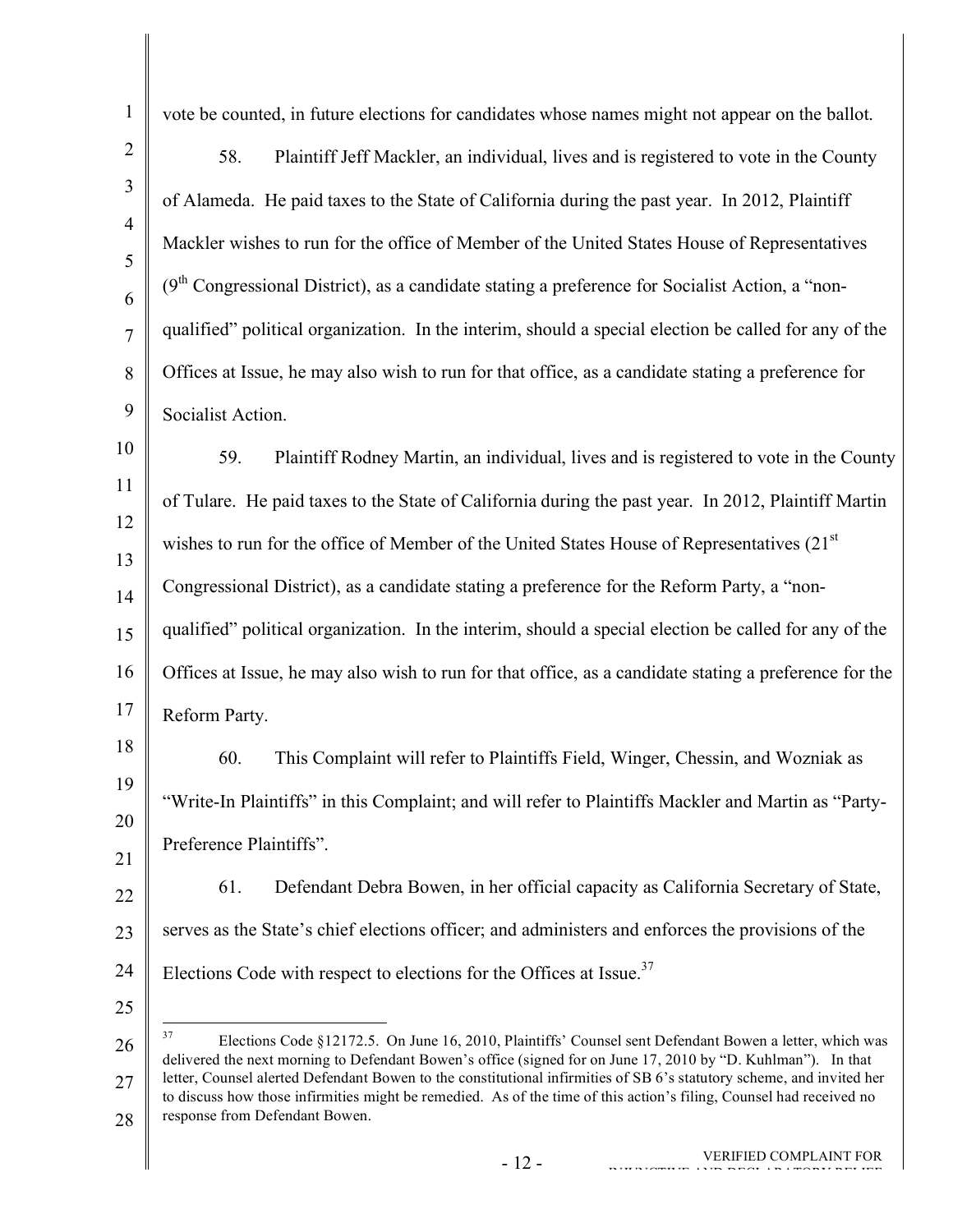| $\mathbf{1}$   | 62.<br>Defendant John Arntz, in his official capacity as Director of Elections of the City           |
|----------------|------------------------------------------------------------------------------------------------------|
| $\overline{2}$ | and County of San Francisco, administers the preparation of all ballots and the counting of all      |
| 3              | votes cast within the County of San Francisco for the Offices at Issue.                              |
| $\overline{4}$ | 63.<br>Defendant Dave Macdonald, in his official capacity as Registrar of Voters of the              |
| 5<br>6         | County of Alameda, administers the preparation of all ballots and the counting of all votes cast     |
| 7              | within the County of Alameda for the Offices at Issue.                                               |
| 8              | Defendant Jesse Durazo, in his official capacity as Registrar of Voters of the<br>64.                |
| 9              | County of Santa Clara, administers the preparation of all ballots and the counting of all votes cast |
| 10             | within the County of Santa Clara for the Offices at Issue.                                           |
| 11             | 65.<br>Defendant Dean Logan, in his official capacity as Registrar-Recorder / County                 |
| 12<br>13       | Clerk of the County of Los Angeles, administers the preparation of all ballots and the counting of   |
| 14             | all votes cast within the County of Los Angeles for the Offices at Issue.                            |
| 15             | Defendant Neal Kelley, in his official capacity as Registrar of Voters of the<br>66.                 |
| 16             | County of Orange, administers the preparation of all ballots and the counting of all votes cast      |
| 17             | within the County of Orange for the Offices at Issue.                                                |
| 18             | Defendant Rita Woodard, in her official capacity as Registrar of Voters of the<br>67.                |
| 19             | County of Tulare, administers the preparation of all ballots and the counting of all votes cast      |
| 20<br>21       | within the County of Tulare for the Offices at Issue.                                                |
| 22             | 68.<br>This Complaint will refer to Defendants Bowen, Logan, Arntz, Durazo, and Kelley               |
| 23             | as "Write-In Defendants"; and will refer to Defendants Bowen, Macdonald, and Woodard as              |
| 24             | "Party-Preference Defendants".                                                                       |
| 25             | 69.<br>Plaintiffs do not know the true names and capacities of Defendants DOES 1                     |
| 26             | through 20, and therefore sue those Defendants by fictitious names. Based on their information       |
| 27             | and belief, Plaintiffs allege that each of the fictitiously named Defendants is in some manner       |
| 28             | VERIFIED COMPLAINT FOR<br>$-13-$                                                                     |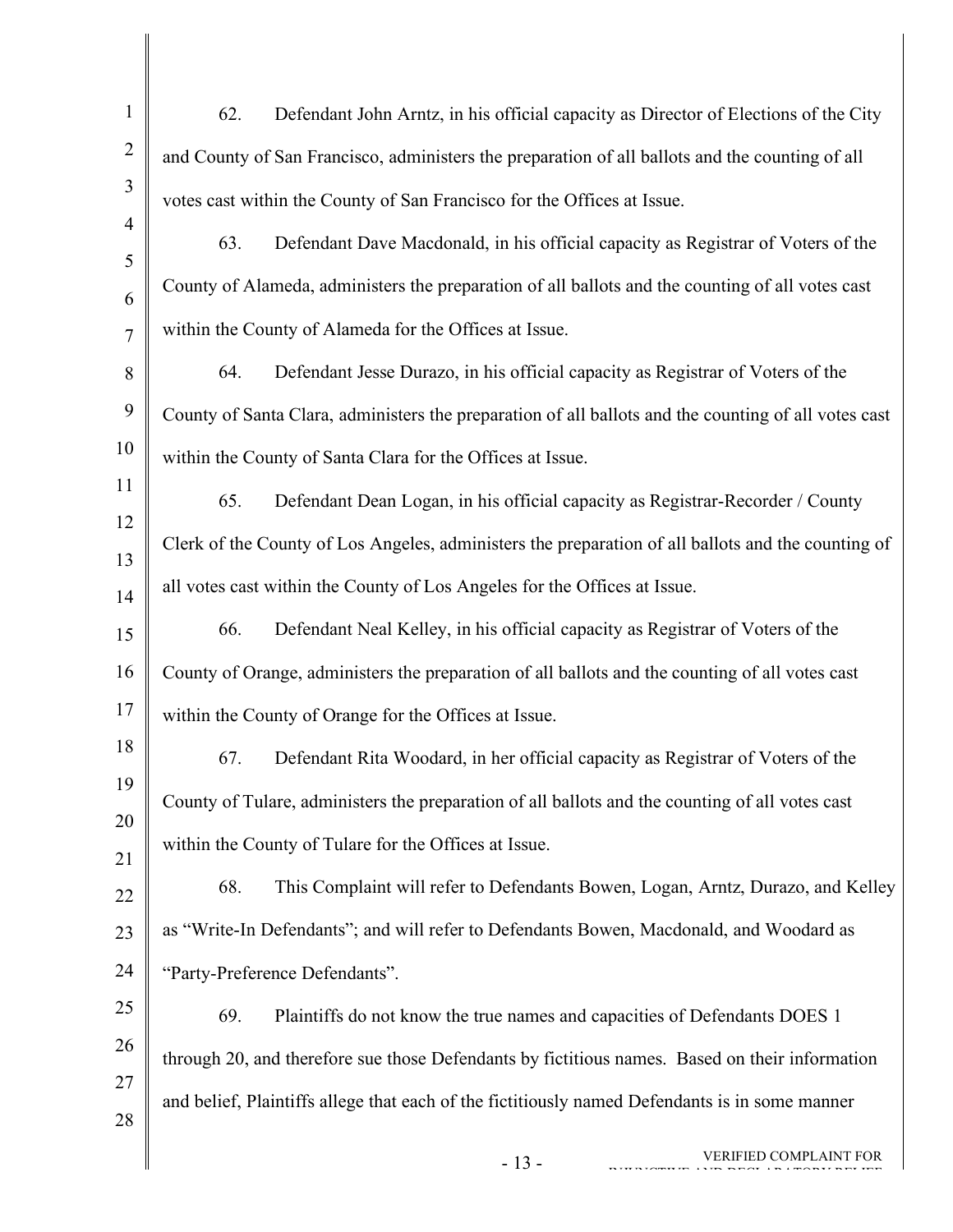| $\mathbf{1}$   | responsible for the actions described in this Complaint. When the true identities and capacities of    |  |  |
|----------------|--------------------------------------------------------------------------------------------------------|--|--|
| $\overline{2}$ |                                                                                                        |  |  |
| 3              | those fictitiously named Defendants are determined, Plaintiffs will seek leave to amend this           |  |  |
| $\overline{4}$ | Complaint to insert those identities and capacities.                                                   |  |  |
| 5              | <b>FIRST CLAIM FOR RELIEF (Write-In Voting)</b>                                                        |  |  |
| 6              | Violation of the California Constitution<br>(Article II, Section 2.5)                                  |  |  |
| 7              | By Write-In Plaintiffs Against Write-In Defendants                                                     |  |  |
| 8              | 70.<br>The allegations of paragraphs 1 through 69 are hereby incorporated by reference.                |  |  |
| 9              | 71.<br>The conduct of Write-In Defendants threatens to violate Write-In Plaintiffs' right,             |  |  |
| 10             | under Article II, Section 2.5 of the California Constitution, to have votes cast for eligible write-in |  |  |
| 11             | candidates be counted in all future special or regularly scheduled elections.                          |  |  |
| 12<br>13       | 72.<br>Write-In Plaintiffs will be irreparably harmed if Defendants infringe on their                  |  |  |
| 14             | constitutional rights, and they have no speedy or adequate remedy at law. Unless Write-In              |  |  |
| 15             | Defendants are enjoined, Write-In Plaintiffs will suffer imminent and irreparable harm, while          |  |  |
| 16             | Write-In Defendants will illegally spend public funds to implement SB 6. Consequently, they are        |  |  |
| 17             | entitled to preliminary and permanent injunctive relief to restrain Write-In Defendants from           |  |  |
| 18             | implementing SB 6 for all future elections.                                                            |  |  |
| 19             | An actual controversy now exists between Write-In Plaintiffs and Write-In<br>73.                       |  |  |
| 20             | Defendants as to whether Write-In Defendants' actions threaten to violate their rights under the       |  |  |
| 21<br>22       | California Constitution. The parties therefore need a declaration from the Court regarding             |  |  |
| 23             | whether Write-In Defendants' ongoing and imminent actions, as alleged in this Complaint,               |  |  |
| 24             | violate Article II, Section 2.5 of the California Constitution.                                        |  |  |
| 25             | <b>SECOND CLAIM FOR RELIEF (Write-In Voting)</b>                                                       |  |  |
| 26             | Violation of the California Constitution<br>(Free Speech Clause, Article I, Section 2(a))              |  |  |
| 27<br>28       | By Write-In Plaintiffs Against Write-In Defendants                                                     |  |  |
|                | VERIFIED COMPLAINT FOR<br>$-14-$                                                                       |  |  |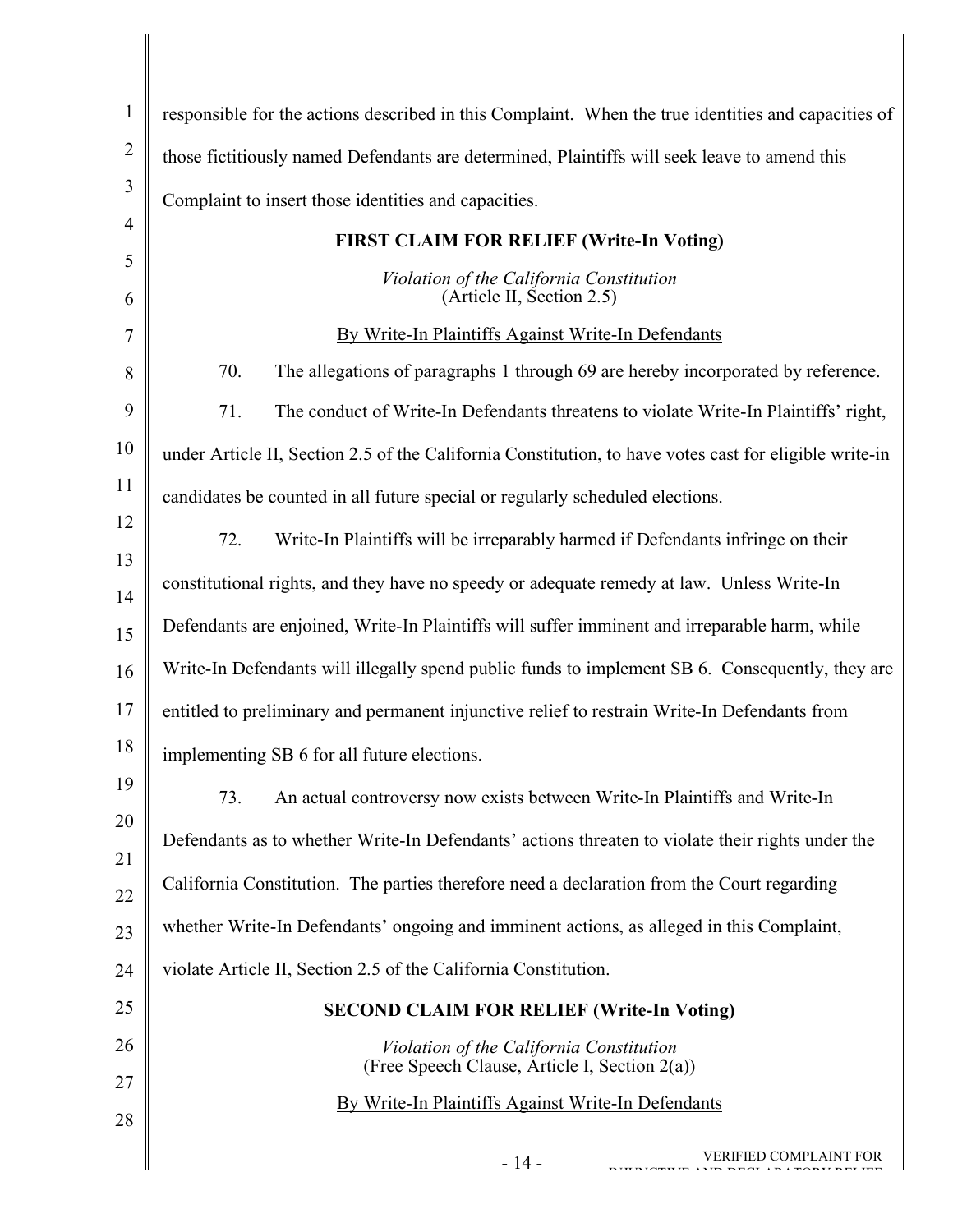| $\mathbf{1}$        | 74.<br>The allegations of paragraphs 1 through 69 are hereby incorporated by reference.             |  |
|---------------------|-----------------------------------------------------------------------------------------------------|--|
| $\overline{2}$      | 75.<br>The conduct of Write-In Defendants threatens to violate Write-In Plaintiffs' right,          |  |
| 3                   | under Article I, Section 2(a) of the California Constitution (the Free Speech Clause), to have      |  |
| $\overline{4}$      | votes cast for eligible write-in candidates be counted in all future special or regularly scheduled |  |
| 5                   | elections.                                                                                          |  |
| 6<br>$\overline{7}$ | Write-In Plaintiffs will be irreparably harmed if Defendants infringe on their<br>76.               |  |
| 8                   | constitutional rights, and they have no speedy or adequate remedy at law. Unless Write-In           |  |
| 9                   | Defendants are enjoined, Write-In Plaintiffs will suffer imminent and irreparable harm, while       |  |
| 10                  | Write-In Defendants will illegally spend public funds to implement SB 6. Consequently, they are     |  |
| 11                  | entitled to preliminary and permanent injunctive relief to restrain Write-In Defendants from        |  |
| 12                  | implementing SB 6 for all future elections.                                                         |  |
| 13                  | An actual controversy now exists between Write-In Plaintiffs and Write-In<br>77.                    |  |
| 14                  | Defendants as to whether Write-In Defendants' actions threaten to violate their rights under        |  |
| 15                  | Article I, Section 2(a) of the California Constitution. The parties therefore need a declaration    |  |
| 16                  |                                                                                                     |  |
| 17<br>18            | from the Court regarding whether Write-In Defendants' ongoing and imminent actions, as alleged      |  |
| 19                  | in this Complaint, violate Article I, Section 2(a) of the California Constitution.                  |  |
| 20                  | <b>THIRD CLAIM FOR RELIEF (Write-In Voting)</b>                                                     |  |
| 21                  | Violation of the United States Constitution<br>$(1st$ Amendment and 42 U.S.C. § 1983)               |  |
| 22                  | By Write-In Plaintiffs Against Write-In Defendants                                                  |  |
| 23                  | 78.<br>The allegations of paragraphs 1 through 69 are hereby incorporated by reference.             |  |
| 24                  | 79.<br>The conduct of Write-In Defendants threatens to violate Write-In Plaintiffs' right,          |  |
| 25                  | under United States Constitution ( $1st$ Amendment) and 42 U.S.C. § 1983, to have votes cast for    |  |
| 26                  | eligible write-in candidates be counted in all future special or regularly scheduled elections.     |  |
| 27                  | 80.<br>Write-In Plaintiffs will be irreparably harmed if Defendants infringe on their               |  |
| 28                  |                                                                                                     |  |
|                     | VERIFIED COMPLAINT FOR<br>$-15-$                                                                    |  |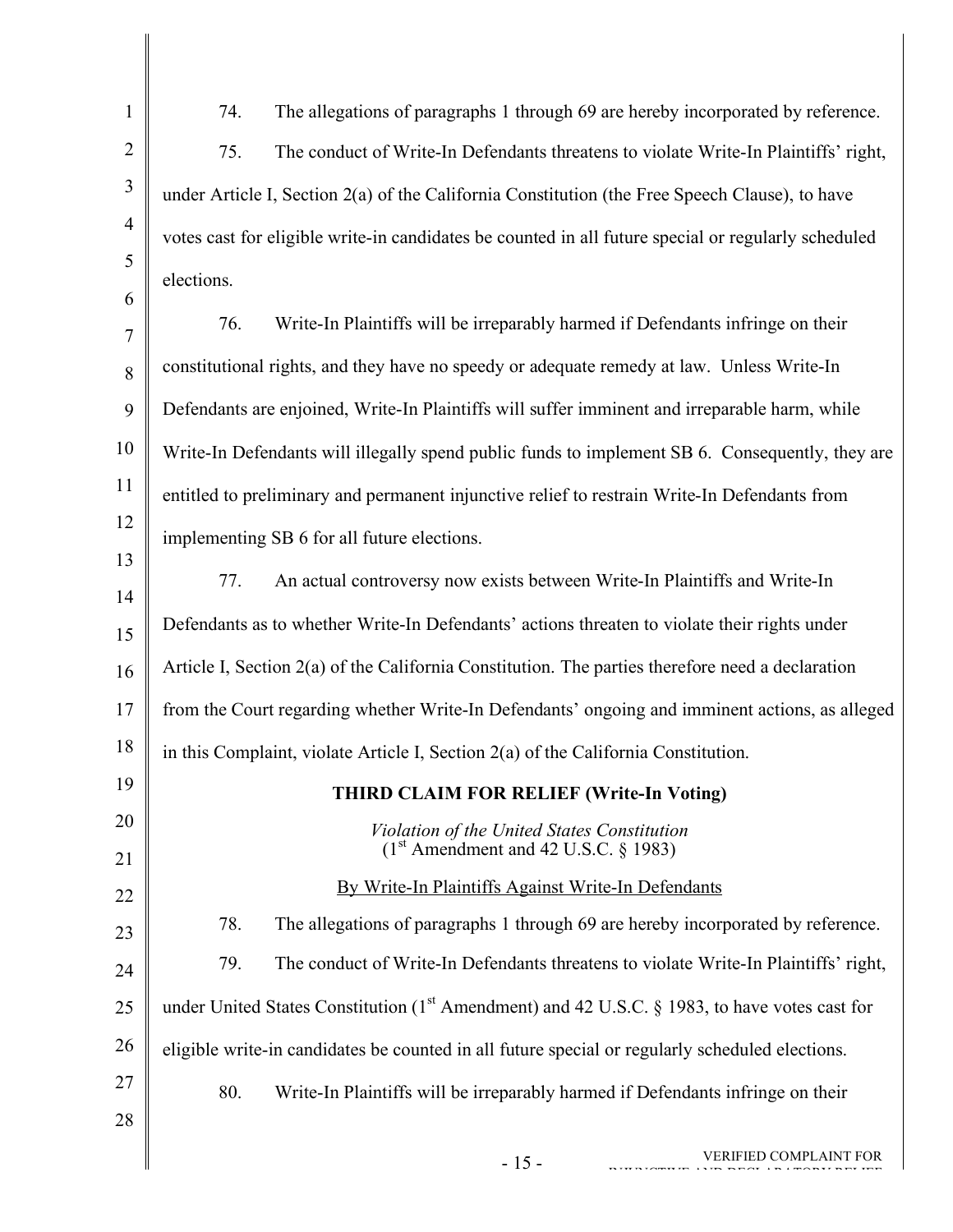| $\mathbf{1}$   | constitutional rights, and they have no speedy or adequate remedy at law. Unless Write-In                     |  |
|----------------|---------------------------------------------------------------------------------------------------------------|--|
| $\overline{2}$ | Defendants are enjoined, Write-In Plaintiffs will suffer imminent and irreparable harm, while                 |  |
| 3              | Write-In Defendants will illegally spend public funds to implement SB 6. Consequently, they are               |  |
| $\overline{4}$ | entitled to preliminary and permanent injunctive relief to restrain all Defendants from                       |  |
| 5<br>6         | implementing SB 6 for all future elections.                                                                   |  |
| 7              | 81.<br>An actual controversy now exists between Write-In Plaintiffs and Write-In                              |  |
| 8              | Defendants as to whether Write-In Defendants' actions threaten to violate their rights under and              |  |
| 9              | the United States Constitution $(1st A$ mendment) and 42 U.S.C. §1983. The parties therefore need             |  |
| 10             | a declaration from the Court regarding whether Write-In Defendants' ongoing and imminent                      |  |
| 11             | actions, as alleged in this Complaint, violate the United States Constitution (1 <sup>st</sup> Amendment) and |  |
| 12             | 42 U.S.C. § 1983.                                                                                             |  |
| 13             | <b>FOURTH CLAIM FOR RELIEF (Write-In Voting)</b>                                                              |  |
| 14             | Violation of United States Constitution                                                                       |  |
| 15             | (Elections Clause, Article I, Section 4, Clause 1 and 42 U.S.C. § 1983)                                       |  |
| 16             | By Write-In Plaintiffs Against Write-In Defendants                                                            |  |
| 17             | 82.<br>The allegations of paragraphs 1 through 69 are hereby incorporated by reference.                       |  |
| 18             | 83.<br>The conduct of Write-In Defendants threatens to violate Write-In Plaintiffs' right,                    |  |
| 19             | under the United States Constitution (Elections Clause, Article I, Section 4, Clause 1) and 42                |  |
| 20<br>21       | U.S.C. § 1983, to have votes cast for eligible write-in candidates for federal office be counted in           |  |
| 22             | all future special or regularly scheduled elections.                                                          |  |
| 23             | Write-In Plaintiffs will be irreparably harmed if Defendants infringe on their<br>84.                         |  |
| 24             | constitutional rights, and they have no speedy or adequate remedy at law. Unless Write-In                     |  |
| 25             | Defendants are enjoined, Write-In Plaintiffs will suffer imminent and irreparable harm, while                 |  |
| 26             | Write-In Defendants will illegally spend public funds to implement SB 6. Consequently, they are               |  |
| 27             | entitled to preliminary and permanent injunctive relief to restrain Write-In Defendants from                  |  |
| 28             |                                                                                                               |  |
|                | VERIFIED COMPLAINT FOR<br>$-16-$                                                                              |  |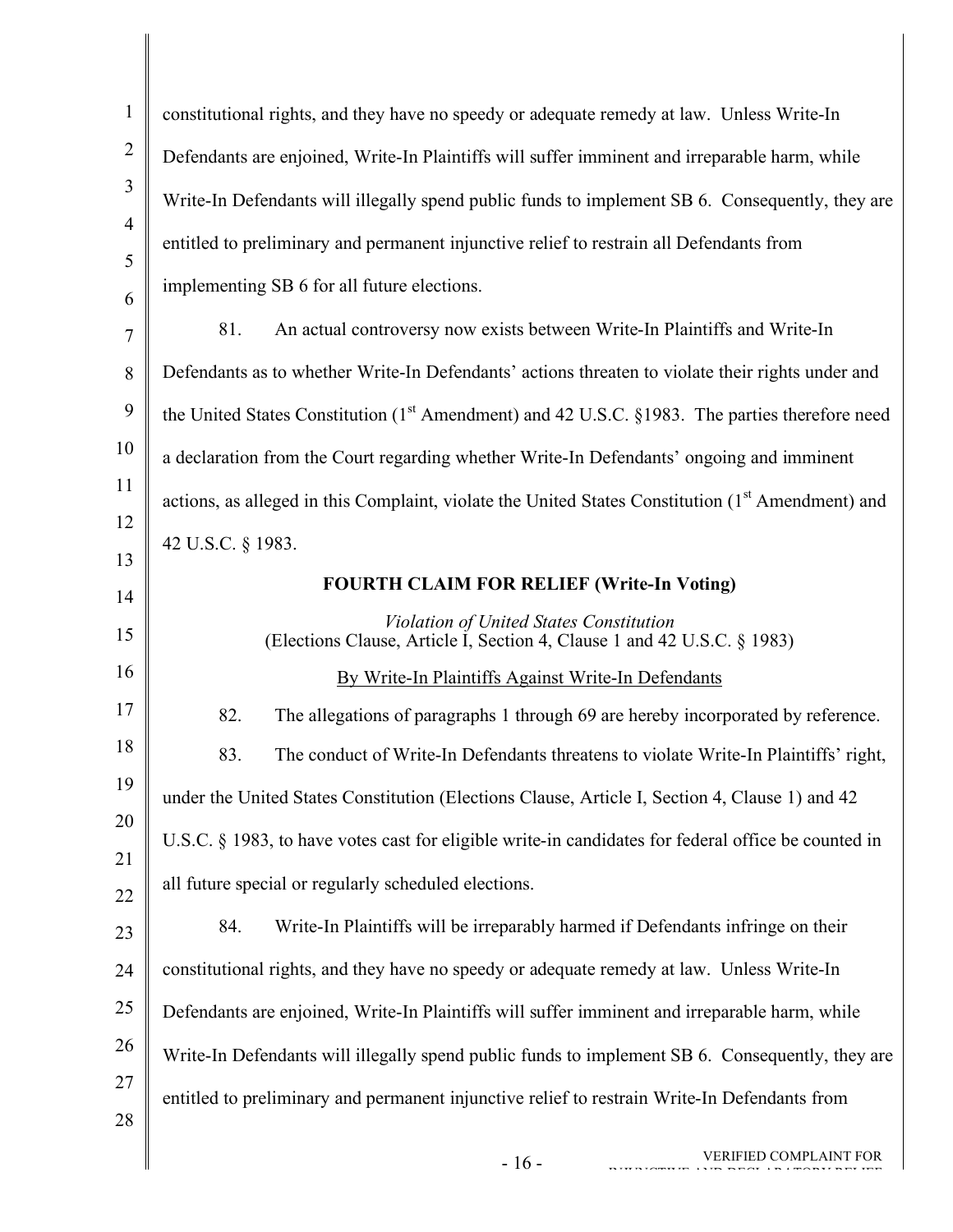| $\mathbf{1}$   | implementing SB 6 for all future elections for United States Senator and United States Member of                 |  |
|----------------|------------------------------------------------------------------------------------------------------------------|--|
| $\overline{2}$ | Congress.                                                                                                        |  |
| 3              | 85.<br>An actual controversy now exists between Write-In Plaintiffs and Write-In                                 |  |
| $\overline{4}$ | Defendants as to whether Write-In Defendants' actions threaten to violate their rights under the                 |  |
| 5<br>6         | United States Constitution (Elections Clause, Article I, Section 4, Clause 1) and 42 U.S.C. §1983.               |  |
| $\tau$         | The parties therefore need a declaration from the Court regarding whether Write-In Defendants'                   |  |
| 8              | ongoing and imminent actions, as alleged in this Complaint, violate United States Constitution                   |  |
| 9              | (Elections Clause, Article I, Section 4, Clause 1) and 42 U.S.C. §1983.                                          |  |
| 10             | <b>FIFTH CLAIM FOR RELIEF (Write-In Voting)</b>                                                                  |  |
| 11             | Violation of United States Constitution<br>(Due Process Clause, 14 <sup>th</sup> Amendment and 42 U.S.C. § 1983) |  |
| 12             | By Write-In Plaintiffs Against Write-In Defendants                                                               |  |
| 13             |                                                                                                                  |  |
| 14             | 86.<br>The allegations of paragraphs 1 through 69 are hereby incorporated by reference.                          |  |
| 15             | 87.<br>The conduct of Write-In Defendants threatens to violate Write-In Plaintiffs' right,                       |  |
| 16             | under the Due Process Clause of the United States Constitution (14 <sup>th</sup> Amendment) and 42 U.S.C.        |  |
| 17             | § 1983, to have votes cast for eligible write-in candidates be counted in all future special or                  |  |
| 18             | regularly scheduled elections.                                                                                   |  |
| 19             | Write-In Plaintiffs will be irreparably harmed if Defendants infringe on their<br>88.                            |  |
| 20             | constitutional rights, and they have no speedy or adequate remedy at law. Unless Write-In                        |  |
| 21<br>22       | Defendants are enjoined, Write-In Plaintiffs will suffer imminent and irreparable harm, while                    |  |
| 23             | Write-In Defendants will illegally spend public funds to implement SB 6. Consequently, they are                  |  |
| 24             | entitled to preliminary and permanent injunctive relief to restrain Write-In Defendants from                     |  |
| 25             | implementing SB 6 for all future elections.                                                                      |  |
| 26             | 89.<br>An actual controversy now exists between Write-In Plaintiffs and Write-In                                 |  |
| 27             | Defendants as to whether Write-In Defendants' actions threaten to violate their rights under the                 |  |
| 28             |                                                                                                                  |  |
|                | VERIFIED COMPLAINT FOR<br>$-17-$                                                                                 |  |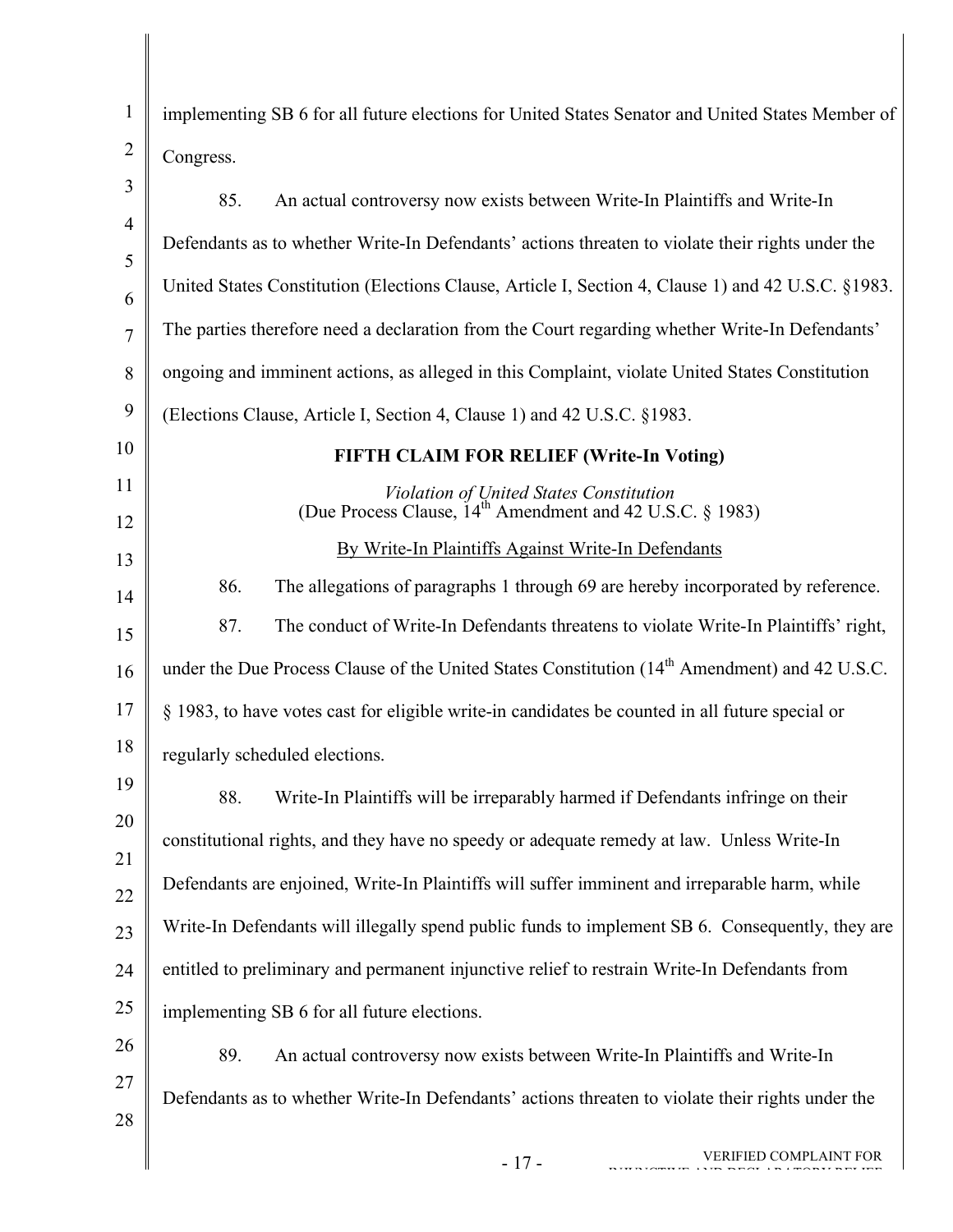| $\mathbf{1}$   | Due Process Clause of the United States Constitution (14 <sup>th</sup> Amendment) and 42 U.S.C. §1983. |  |
|----------------|--------------------------------------------------------------------------------------------------------|--|
| $\overline{2}$ | The parties therefore need a declaration from the Court regarding whether Write-In Defendants'         |  |
| 3              | ongoing and imminent actions, as alleged in this Complaint, violate 42 U.S.C. § 1983 and the           |  |
| $\overline{4}$ | Due Process Clause of the United States Constitution (14 <sup>th</sup> Amendment).                     |  |
| 5<br>6         | <b>SIXTH CLAIM FOR RELIEF (Write-In Voting)</b>                                                        |  |
| $\overline{7}$ | Violation of the California Constitution<br>(Due Process Clause, Article I, Section 7)                 |  |
| 8              | By Write-In Plaintiffs Against Write-In Defendants                                                     |  |
| 9              | 90.<br>The allegations of paragraphs 1 through 69 are hereby incorporated by reference.                |  |
| 10             | 91.<br>The conduct of Write-In Defendants threatens to violate Write-In Plaintiffs' right,             |  |
| 11             | under the Due Process Clause of the California Constitution (Article I, Section 7), to have votes      |  |
| 12             | cast for eligible write-in candidates be counted in all future special or regularly scheduled          |  |
| 13             | elections.                                                                                             |  |
| 14<br>15       | Write-In Plaintiffs will be irreparably harmed if Write-In Defendants infringe on<br>92.               |  |
| 16             | their constitutional rights under the Due Process Clause of the California Constitution, and they      |  |
| 17             | have no speedy or adequate remedy at law. Unless Write-In Defendants are enjoined, Write-In            |  |
| 18             | Plaintiffs will suffer imminent and irreparable harm, while Write-In Defendants will illegally         |  |
| 19             |                                                                                                        |  |
| 20             | spend public funds to implement SB 6. Consequently, they are entitled to preliminary and               |  |
| 21             | permanent injunctive relief to restrain Write-In Defendants from implementing SB 6 for all future      |  |
| 22             | elections.                                                                                             |  |
| 23             | 93.<br>An actual controversy now exists between Write-In Plaintiffs and Write-In                       |  |
| 24             | Defendants as to whether Write-In Defendants' actions threaten to violate their rights under the       |  |
| 25             | Due Process Clause of the California Constitution (Article I, Section 7). The parties therefore        |  |
| 26             | need a declaration from the Court regarding whether Write-In Defendants' ongoing and imminent          |  |
| 27             | actions, as alleged in this Complaint, violate the Due Process Clause of the California                |  |
| 28             |                                                                                                        |  |
|                | VERIFIED COMPLAINT FOR<br>$-18-$                                                                       |  |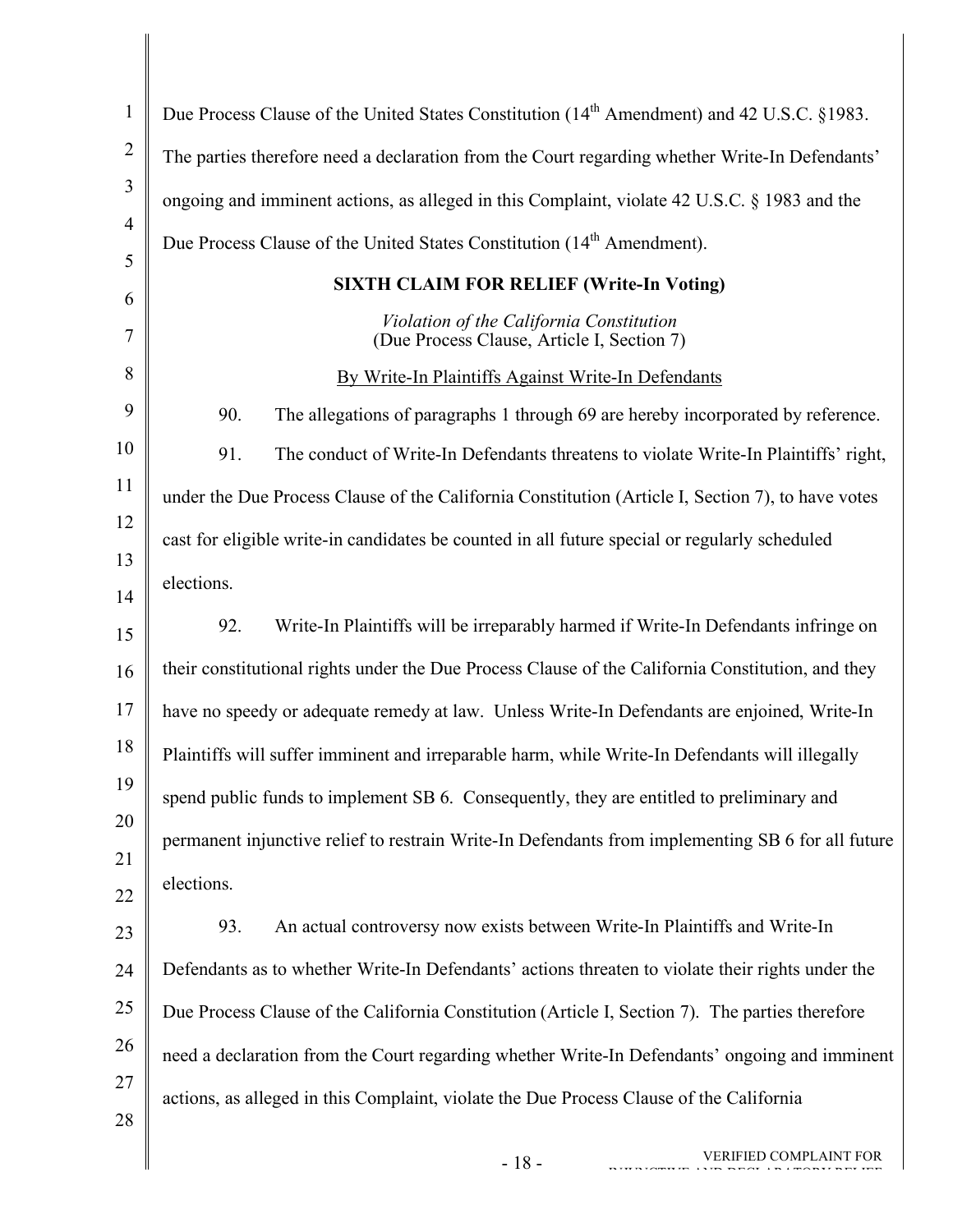| $\mathbf{1}$   | Constitution (Article I, Section 7).                                                                  |  |
|----------------|-------------------------------------------------------------------------------------------------------|--|
| $\overline{2}$ | <b>SEVENTH CLAIM FOR RELIEF (Party Preference)</b>                                                    |  |
| 3              | Violation of the California Constitution                                                              |  |
| $\overline{4}$ | (Equal Protection Clause, Article I, Section 7)                                                       |  |
| 5              | By Party-Preference Plaintiffs Against Party-Preference Defendants                                    |  |
| 6              | 94.<br>The allegations of paragraphs 1 through 69 are hereby incorporated by reference.               |  |
| 7              | 95.<br>The conduct of Party-Preference Defendants threatens to violate Party-Preference               |  |
| 8              | Plaintiffs' right, under the California Constitution (Equal Protection Clause, Article I, Section 7), |  |
| 9              | to state a party preference on the ballot for a non-qualified party.                                  |  |
| 10             | 96.<br>Party-Preference Plaintiffs will be irreparably harmed if Party-Preference                     |  |
| 11             | Defendants infringe on their constitutional rights, and they have no speedy or adequate remedy at     |  |
| 12<br>13       | law. Unless Party-Preference Defendants are enjoined, Party-Preference Plaintiffs will suffer         |  |
| 14             | imminent and irreparable harm, while Party-Preference Defendants will illegally spend public          |  |
| 15             | funds to implement SB 6. Consequently, they are entitled to preliminary and permanent                 |  |
| 16             | injunctive relief to restrain Party-Preference Defendants from implementing SB 6 for all future       |  |
| 17             | elections.                                                                                            |  |
| 18             | 97.<br>An actual controversy now exists between Party-Preference Plaintiffs and Party-                |  |
| 19<br>20       | Preference Defendants as to whether Party-Preference Defendants' conduct threatens to violate         |  |
| 21             | their rights under the California Constitution (Equal Protection Clause, Article I, Section 7). The   |  |
| 22             | parties therefore need a declaration from the Court regarding whether Party-Preference                |  |
| 23             | Defendants' ongoing and imminent actions, as alleged in this Complaint, violate the California        |  |
| 24             | Constitution (Equal Protection Clause, Article I, Section 7).                                         |  |
| 25             | <b>EIGHTH CLAIM FOR RELIEF (Party Preference)</b>                                                     |  |
| 26             | Violation of the United States Constitution and 42 U.S.C. § 1983                                      |  |
| 27             | (Elections Clause, Article I, Section 4, Clause 1)                                                    |  |
| 28             | By Party-Preference Plaintiffs Against Party-Preference Defendants                                    |  |
|                | VERIFIED COMPLAINT FOR<br>$-19-$                                                                      |  |

- 19 - VERIFIED COMPLAINT FOR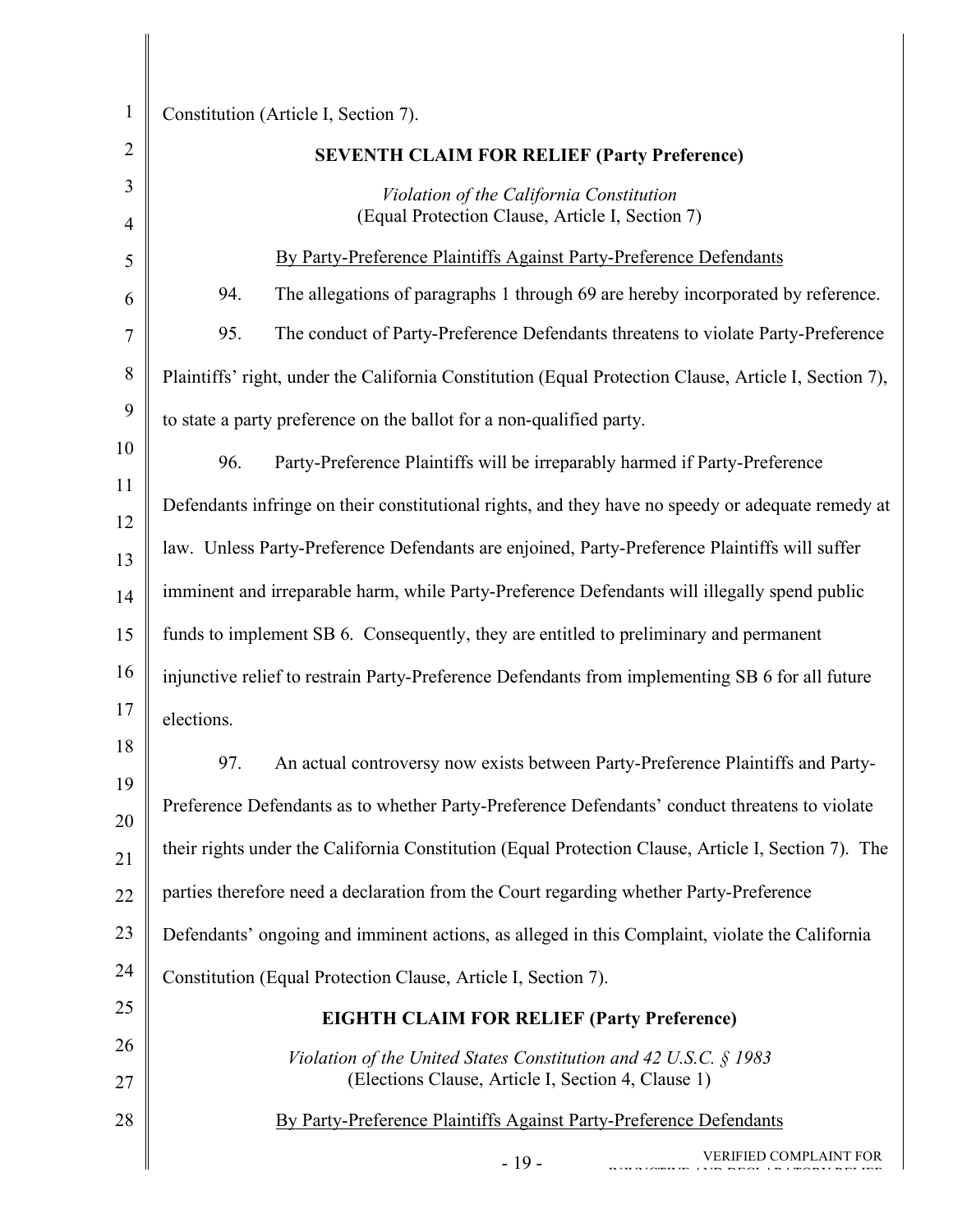| $\mathbf{1}$   |                                                                                                      |
|----------------|------------------------------------------------------------------------------------------------------|
| $\overline{2}$ | 98.<br>The allegations of paragraphs 1 through 69 are hereby incorporated by reference.              |
| 3              | 99.<br>The conduct of Party-Preference Defendants threatens to violate Party-Preference              |
| $\overline{4}$ | Plaintiffs' right, under the United States Constitution (Elections Clause, Article I, Section 4,     |
| 5              | Clause 1) and 42 U.S.C. § 1983, to state a party preference on the ballot for a non-qualified party. |
| 6              | Party-Preference Plaintiffs will be irreparably harmed if Party-Preference<br>100.                   |
| $\overline{7}$ | Defendants infringe on their constitutional rights, and they have no speedy or adequate remedy at    |
| 8              | law. Unless Party-Preference Defendants are enjoined, Party-Preference Plaintiffs will suffer        |
| 9              | imminent and irreparable harm, while Party-Preference Defendants will illegally spend public         |
| 10<br>11       | funds to implement SB 6. Consequently, they are entitled to preliminary and permanent                |
| 12             | injunctive relief to restrain Party-Preference Defendants from implementing SB 6 for all future      |
| 13             | elections for United States Senator and Member of United States Congress.                            |
| 14             | An actual controversy now exists between Party-Preference Plaintiffs and Party-<br>101.              |
| 15             | Preference Defendants as to whether Party-Preference Defendants' conduct threatens to violate        |
| 16             | their rights under the United States Constitution (Elections Clause, Article I, Section 4, Clause 1) |
| 17             | and 42 U.S.C. § 1983. The parties therefore need a declaration from the Court regarding whether      |
| 18<br>19       | Party-Preference Defendants' ongoing and imminent actions, as alleged in this Complaint, violate     |
| 20             | the United States Constitution (Elections Clause, Article I, Section 4, Clause 1) and 42 U.S.C. §    |
| 21             | 1983.                                                                                                |
| 22             | <b>PRAYER FOR RELIEF</b>                                                                             |
| 23             | Plaintiffs request the following relief from the Court:                                              |
| 24             | A.<br>That the Court, pursuant to California Code of Civil Procedure $\S$ \$525 & 526(a),            |
| 25             |                                                                                                      |
| 26             | issue a preliminary injunction prohibiting all Defendants, and all persons acting pursuant to their  |
| 27             | direction and control, from implementing SB 6 for all future elections and from illegally spending   |
| 28             | public funds.                                                                                        |
|                | VERIFIED COMPLAINT FOR<br>$-20-$                                                                     |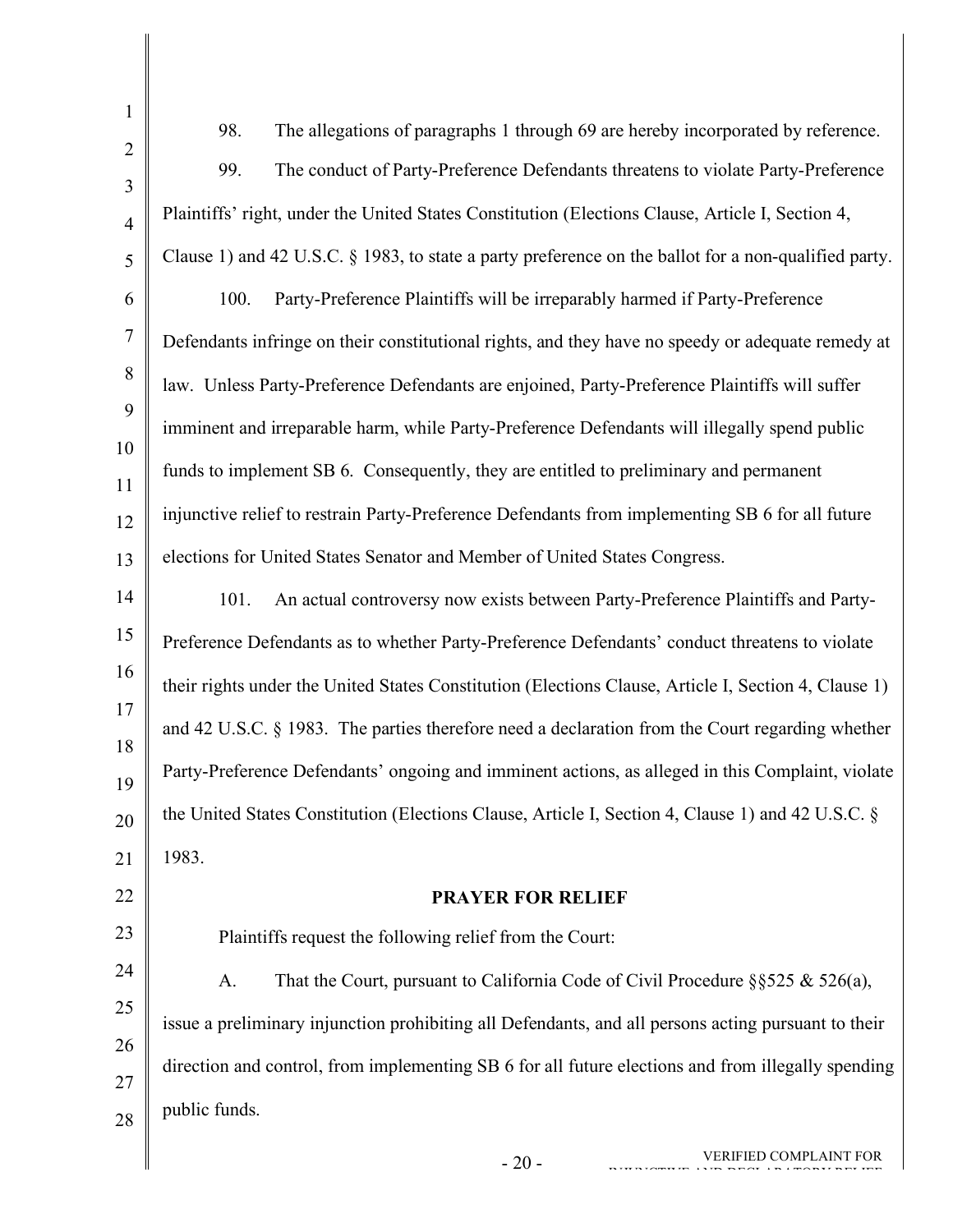| $\mathbf{1}$   | <b>B.</b>                                                                                      | That the Court, pursuant to California Code of Civil Procedure $\S$ §525 & 526(a),                     |
|----------------|------------------------------------------------------------------------------------------------|--------------------------------------------------------------------------------------------------------|
| $\overline{2}$ |                                                                                                | issue a permanent injunction prohibiting all Defendants, and all persons acting pursuant to their      |
| 3              |                                                                                                | direction and control, from implementing SB 6 for all future elections and from illegally spending     |
| $\overline{4}$ | public funds.                                                                                  |                                                                                                        |
| 5<br>6         | $C$ .                                                                                          | That the Court, pursuant to California Code of Civil Procedure $\S$ \$525 & 526(a),                    |
| 7              |                                                                                                | declare that Write-In Defendants' ongoing and imminent actions will impermissibly infringe on          |
| 8              |                                                                                                | Write-In Plaintiffs' rights under the California Constitution (Article II, Section 2.5).               |
| 9              | D.                                                                                             | That the Court, pursuant to California Code of Civil Procedure $\S$ \$525 & 526(a),                    |
| 10             |                                                                                                | declare that Write-In Defendants' ongoing and imminent actions will impermissibly infringe on          |
| 11             | Write-In Plaintiffs' rights under the California Constitution (Free Speech Clause, Article I,  |                                                                                                        |
| 12             | Section $2(a)$ ).                                                                              |                                                                                                        |
| 13             | Ε.                                                                                             | That the Court, pursuant to California Code of Civil Procedure $\S$ \$525 & 526(a),                    |
| 14             |                                                                                                | declare that Write-In Defendants' ongoing and imminent actions will impermissibly infringe on          |
| 15<br>16       |                                                                                                | Write-In Plaintiffs' rights under the United States Constitution (First Amendment) and 42 U.S.C.       |
| 17             | §1983.                                                                                         |                                                                                                        |
| 18             |                                                                                                |                                                                                                        |
| 19             | F.                                                                                             | That the Court, pursuant to California Code of Civil Procedure $\S$ \$525 & 526(a),                    |
| 20             | declare that Write-In Defendants' ongoing and imminent actions will impermissibly infringe on  |                                                                                                        |
| 21             | Write-In Plaintiffs' rights under the United States Constitution (Elections Clause, Article I, |                                                                                                        |
| 22             |                                                                                                | Section 4, Clause 1) and 42 U.S.C. §1983.                                                              |
| 23             | G.                                                                                             | That the Court, pursuant to California Code of Civil Procedure $\S$ \$525 & 526(a),                    |
| 24             |                                                                                                | declare that Write-In Defendants' ongoing and imminent actions will impermissibly infringe on          |
| 25             |                                                                                                | Write-In Plaintiffs' rights under the United States Constitution (Due Process Clause, 14 <sup>th</sup> |
| 26<br>27       |                                                                                                | Amendment) and 42 U.S.C. §1983.                                                                        |
| 28             | Η.                                                                                             | That the Court, pursuant to California Code of Civil Procedure $\S$ \$525 & 526(a),                    |
|                |                                                                                                | VERIFIED COMPLAINT FOR<br>$-21-$                                                                       |
|                |                                                                                                |                                                                                                        |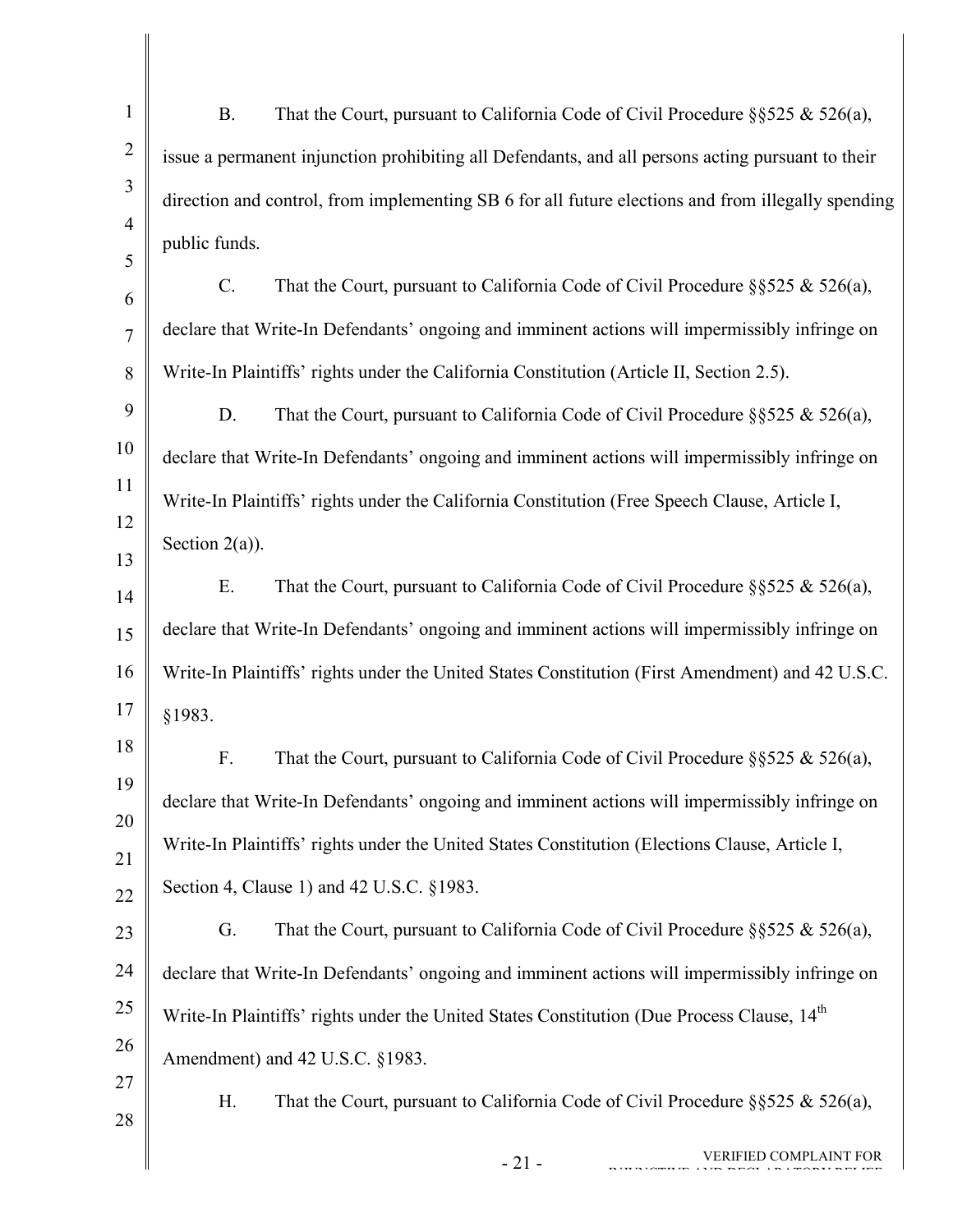| $\mathbf{1}$        | declare that Write-In Defendants' ongoing and imminent actions will impermissibly infringe on       |  |
|---------------------|-----------------------------------------------------------------------------------------------------|--|
| $\overline{2}$      | Write-In Plaintiffs' rights under the California Constitution (Due Process Clause, Article I,       |  |
| 3                   | Section 7).                                                                                         |  |
| $\overline{4}$      | $I_{\cdot}$<br>That the Court, pursuant to California Code of Civil Procedure $\S$ §525 & 526(a),   |  |
| $\mathfrak{S}$<br>6 | declare that Party-Preference Defendants' ongoing and imminent actions will impermissibly           |  |
| $\overline{7}$      | infringe on Party-Preference Plaintiffs' rights under the California Constitution (Equal Protection |  |
| 8                   | Clause, Article I, Section 7).                                                                      |  |
| 9                   | J.<br>That the Court, pursuant to California Code of Civil Procedure $\S$ \$525 & 526(a),           |  |
| 10                  | declare that Party-Preference Defendants' ongoing and imminent actions will impermissibly           |  |
| 11                  | infringe on Party-Preference Plaintiffs' rights under the United States Constitution (Elections     |  |
| 12                  | Clause, Article I, Section 4, Clause 1) and 42 U.S.C. §1983.                                        |  |
| 13<br>14            | K.<br>That the Court declare that SB 6 is unenforceable, because it violates the                    |  |
| 15                  | California Constitution.                                                                            |  |
| 16                  | L.<br>That the Court declare that SB 6 is unenforceable, because it violates the United             |  |
| 17                  | <b>States Constitution.</b>                                                                         |  |
| 18                  | That the Court declare that Proposition 14 is not self-executing.<br>M.                             |  |
| 19                  | That the Court declare that Proposition 14 is inoperative, because its implementing<br>N.           |  |
| 20                  | legislation has been declared unenforceable.                                                        |  |
| 21<br>22            | That the Court declare that Proposition 14 shall not become operative unless and<br>O <sub>1</sub>  |  |
| 23                  | until lawful implementing legislation has been enacted and has become operative.                    |  |
| 24                  | That the Court award Plaintiffs reasonable costs and expenses, including attorney's<br>P.           |  |
| 25                  | fees, pursuant to California Code of Civil Procedure §1021.5.                                       |  |
| 26                  | Q.<br>That the Court award Plaintiffs reasonable costs and expenses, including attorney's           |  |
| 27                  | fees, pursuant to $42$ U.S.C. $\S 1988(b)$ .                                                        |  |
| 28                  |                                                                                                     |  |
|                     | VERIFIED COMPLAINT FOR<br>$-22-$                                                                    |  |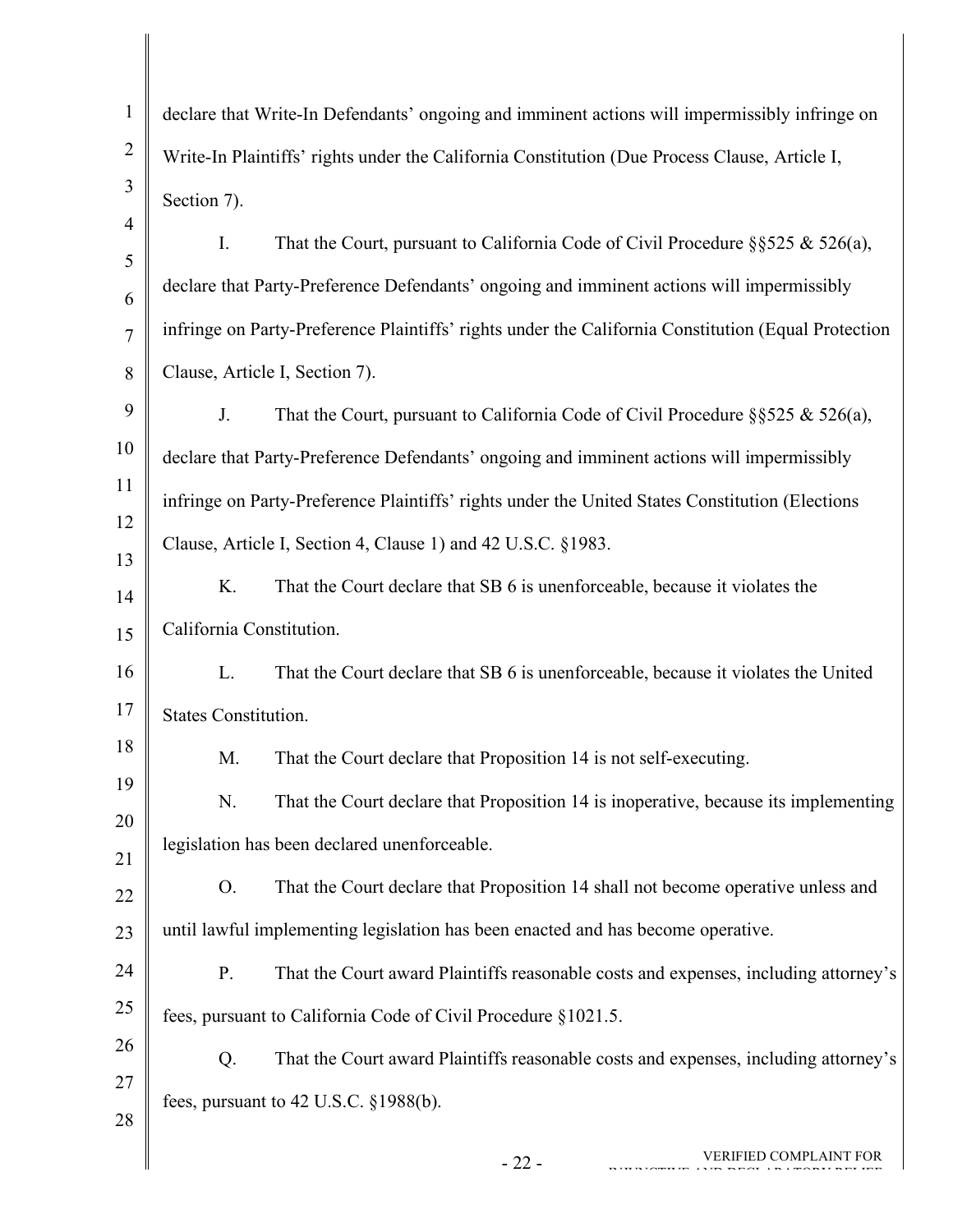| $\,1\,$        | ${\bf R}.$ | For all other relief that the Court deems just and equitable. |
|----------------|------------|---------------------------------------------------------------|
| $\overline{2}$ |            |                                                               |
| $\overline{3}$ |            |                                                               |
| $\overline{4}$ |            |                                                               |
| 5              |            |                                                               |
| $\sqrt{6}$     |            |                                                               |
| $\overline{7}$ |            |                                                               |
| $\,8\,$        |            |                                                               |
| 9              |            |                                                               |
| $10\,$         |            |                                                               |
| $11\,$         |            |                                                               |
| $12\,$         |            |                                                               |
| 13             |            |                                                               |
| $14$           |            |                                                               |
| 15             |            |                                                               |
| $16\,$         |            |                                                               |
| $17\,$         |            |                                                               |
| 18             |            |                                                               |
| 19             |            |                                                               |
| $20\,$         |            |                                                               |
| $21\,$         |            |                                                               |
| $22\,$         |            |                                                               |
| 23             |            |                                                               |
| 24             |            |                                                               |
| $25\,$         |            |                                                               |
| $26\,$         |            |                                                               |
| $27\,$         |            |                                                               |
| 28             |            |                                                               |
|                |            | VERIFIED COMPLAINT FOR<br>$-23-$                              |